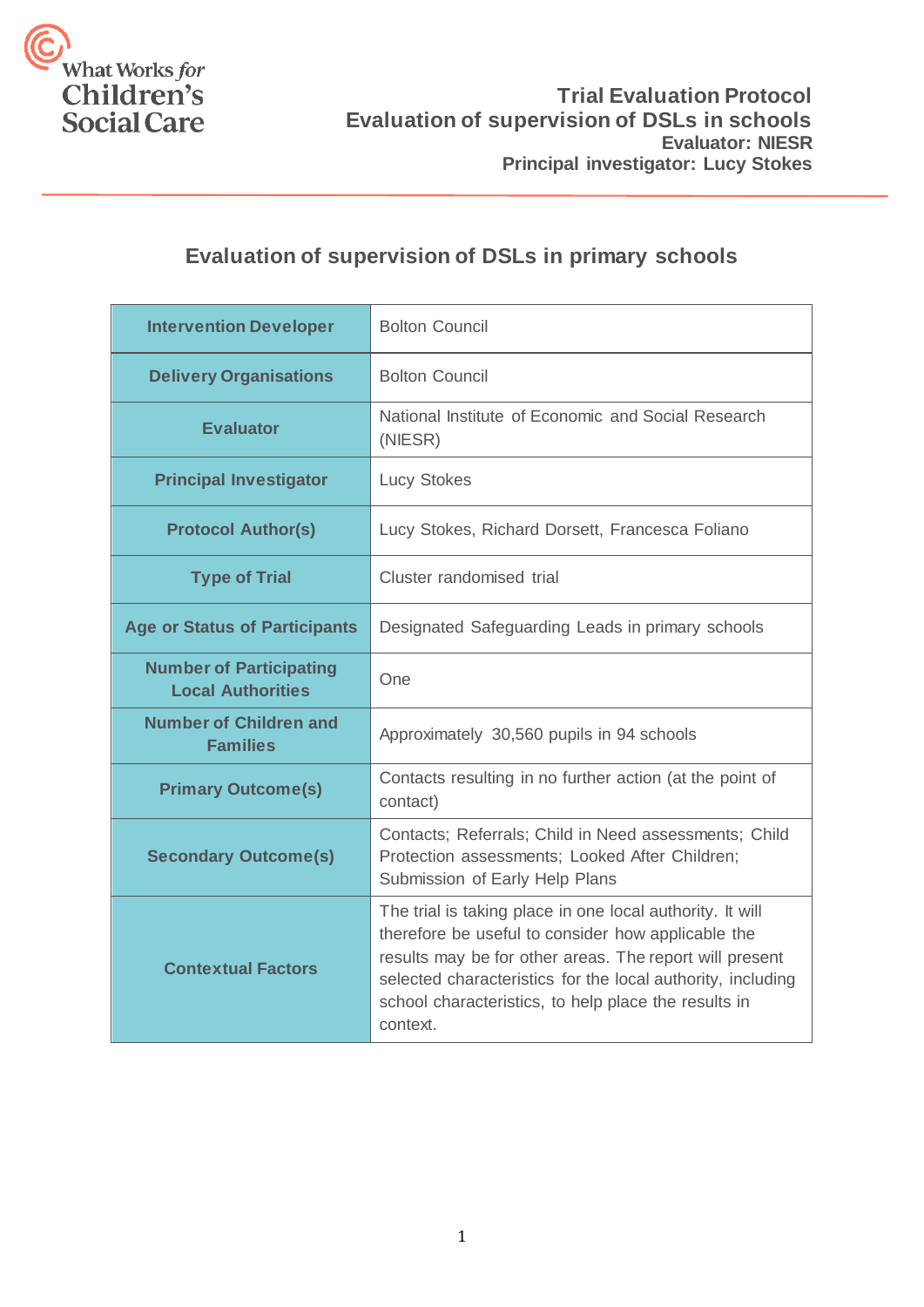# <span id="page-1-0"></span>**Table of contents**

| Appendix A: Supervising Designated Safeguarding Leads - Memorandum of Understanding  14       |
|-----------------------------------------------------------------------------------------------|
| Appendix B: Supervision and Safeguarding Support in Education - Guidance Document  18         |
|                                                                                               |
|                                                                                               |
|                                                                                               |
| Appendix C: An Introduction to our Supervising Designated Leads (DSL) in Education Program 32 |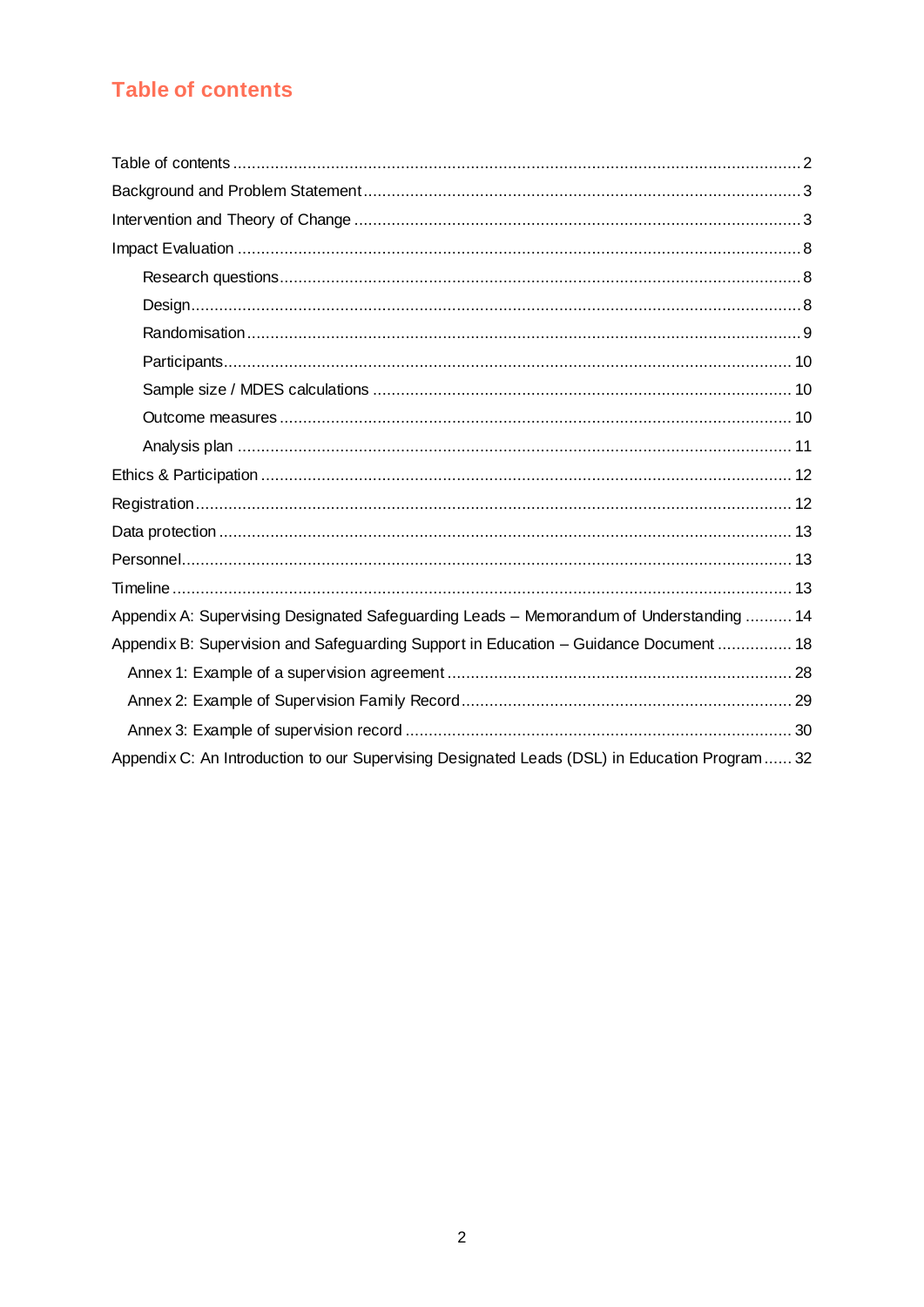## <span id="page-2-0"></span>**Background and Problem Statement**

This trial aims to establish the impact of providing a designated senior social worker to supervise Designated Safeguarding Leads (DSLs) in primary schools in Bolton.

DSLs are responsible for safeguarding and child protection in schools, and are expected to: manage referrals; act as a liaison with safeguarding partners including local authority case managers, head teachers and other school staff; undergo specialist training; raise awareness; and maintain child protection files.<sup>1</sup>

Although the role can involve having to make difficult decisions about vulnerable children in often complex circumstances, DSLs tend not to receive any formal supervision.

The intervention being evaluated in this trial was developed by Bolton Council, in recognition of the fact that the DSL role can be stressful for teachers. In this project, the local authority will assign a dedicated social work manager to supervise DSLs to support children and families more effectively (by addressing issues earlier), improve the appropriateness and quality of contacts to children's social care. It is also hoped that the intervention will result in increased confidence in decision-making and reduced anxiety among DSLs. Supervision will be provided in the form of one-to-one sessions, taking place on a monthly basis. The intervention is described in more detail below.

## <span id="page-2-1"></span>**Intervention and Theory of Change**

**Supervision of Designated Safeguarding Leads in primary schools in Bolton Council**

This programme is proposing to offer formal supervision sessions to DSLs in the selected schools in the Bolton Council area for an initial period of 6 months. DSLs are the members of staff in each school tasked with the lead responsibility for safeguarding and protection of young people, which includes responsibility for referring cases that meet threshold levels of concern on to children's social services (CSC).

### Rationale:

l

Statutory guidance developed in previous years has highlighted the importance of the role of a DSL, the training and support this individual ought to receive, and the critical role of supervision to ensure the best outcomes for the child and family at risk. The 'Keeping Children Safe in Education' guidance stipulates that DSLs ought to be senior members of a school's leadership team. This guidance also states that DSLs 'should be given the time, funding, training, resources and support to provide advice and support to other staff on child welfare and child protection matters…'. Further guidance such as 'Working Together to Safeguard Children' also emphasises that 'effective practitioner supervision can play a critical role in ensuring a clear focus on a child's welfare.<sup>2</sup> Supervision should support practitioners to reflect critically on the impact of their decisions on the child and their family.'

Despite this guidance, DSLs in Bolton do not receive formal supervision to support them specifically with their child safeguarding responsibilities and are often ill equipped and

<sup>1</sup> Department for Education (September 2019). *Keeping children safe in education: Statutory guidance for schools and colleges*.

[https://assets.publishing.service.gov.uk/government/uploads/system/uploads/attachment\\_data/file/835733/Keepi](https://assets.publishing.service.gov.uk/government/uploads/system/uploads/attachment_data/file/835733/Keeping_children_safe_in_education_2019.pdf) [ng\\_children\\_safe\\_in\\_education\\_2019.pdf](https://assets.publishing.service.gov.uk/government/uploads/system/uploads/attachment_data/file/835733/Keeping_children_safe_in_education_2019.pdf)

<sup>2</sup> HM Government (July, 2018). *Working Together to Safeguard Children: A guide to inter-agency working to safeguard and promote the welfare of children*.

[https://assets.publishing.service.gov.uk/government/uploads/system/uploads/attachment\\_data/file/779401/Worki](https://assets.publishing.service.gov.uk/government/uploads/system/uploads/attachment_data/file/779401/Working_Together_to_Safeguard-Children.pdf) [ng\\_Together\\_to\\_Safeguard-Children.pdf](https://assets.publishing.service.gov.uk/government/uploads/system/uploads/attachment_data/file/779401/Working_Together_to_Safeguard-Children.pdf)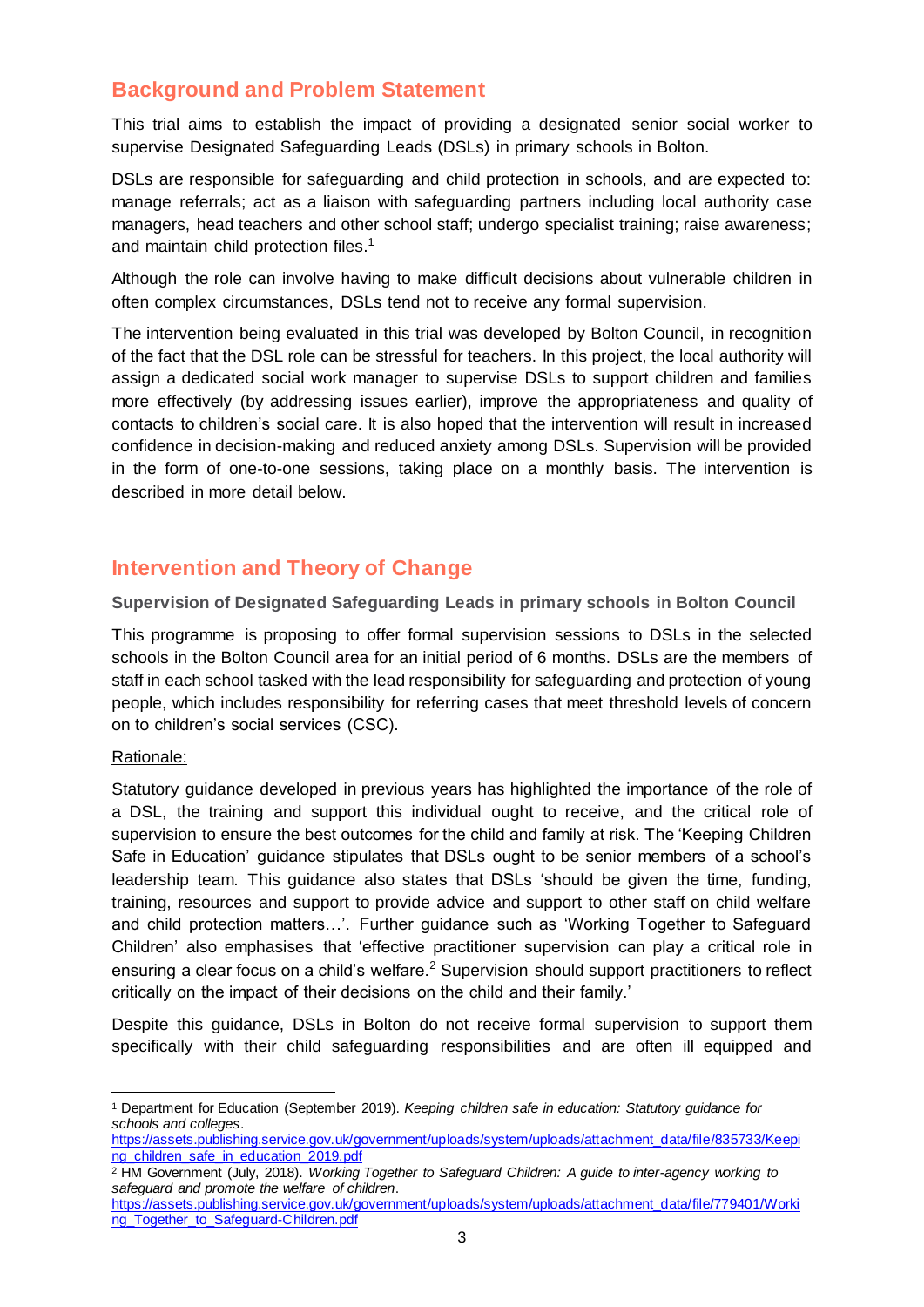undertrained to carry out their role most effectively. DSLs support children in challenging and complex circumstances, and this can often be stressful, challenging and emotionally taxing for the DSLs themselves.

## **Supervision**

Supervision is defined by this programme as an activity that brings skilled supervisors and practitioners together in order to reflect upon their practice. 'Supervision aims to identify solutions to problems, improve practice and increase understanding of professional issues'. $3$ It serves to manage the emotional demands of the work, maintain relationships, and make difficult judgements and decisions often in light of conflicting information. <sup>4</sup> Supervision serves to reflect critically on one's own practice, receive emotional support, and to develop skills, knowledge and an increased understanding of the mechanisms of children's social care threshold limits and processes.

### Aim of programme

The aims of the intervention are to:

- Improve knowledge and understanding of children's social care processes and issues, resulting in reductions in inappropriate contacts to children's social care.
- Reduce DSL stress and anxiety, resulting in reduced rates of DSL burnout and turnover

## **Materials**

Bolton CSC have developed a series of documents and agreements for the implementation of the programme:

Firstly, agreements and contracts have been drafted for supervisors and supervisees, in order for all involved to have an understanding of the processes, and of expectations of roles and responsibilities. Evidence suggests that partnerships that enter into a formal agreement tend to be more sustainable. Such agreements and record keeping documents are listed below, and attached as appendices:

- Memorandum of understanding (Appendix A)
- Supervision agreement (Appendix B, 1)
- Record of supervision (Appendix B, 2 & 3)

**Supervision guidance and framework** (Appendix B): This document provides information on the process and standards of the intervention, of relevance for the organisation of the programme, and for the supervisor to best understand their role, covering:

- Objectives
- Supervision standards
- Principles of effective supervision
- Key functions of supervision
	- o Management oversight and accountability
	- o Continuing professional development
	- o Multi-agency working
	- o Voice of child
	- o Personal support
- Roles and responsibilities
	- o Supervisor

 $\overline{a}$ <sup>3</sup> UKCC (1996). *Position Statement on Clinical Supervision for Nursing and Health Visiting.* London: United Kingdom Central Council for Nursing, Midwifery and Health Visiting.

<sup>4</sup> Wonnacott, J. (2012). *Mastering social work supervision*. London: Jessica Kingsley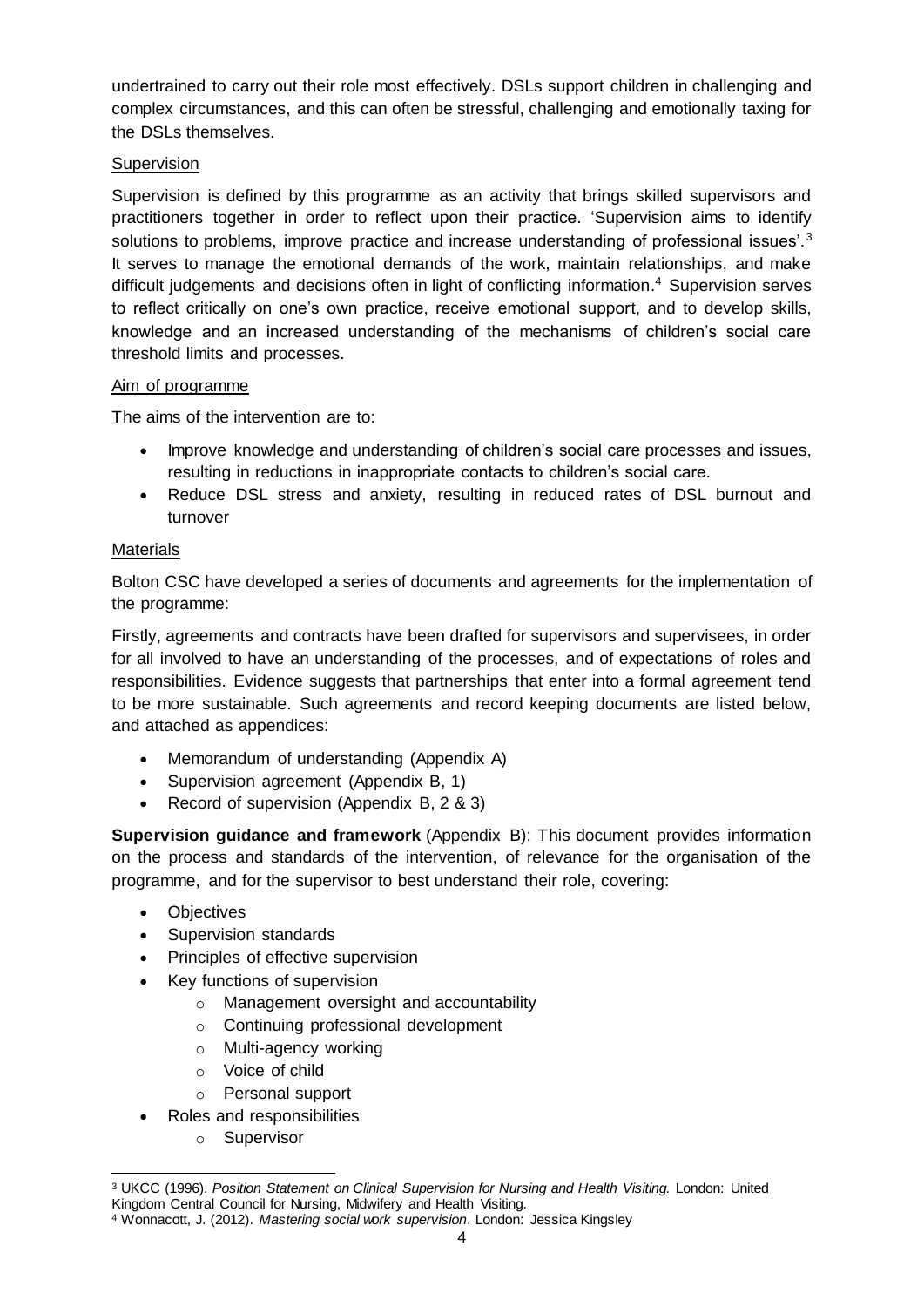- o DSL/supervisee
- Supervision models & methods
- Record of supervision

**Introduction to Programme** (Appendix C): This document is an introductory guidance document for the DSLs involved. It provides an overview of the programme and practical advice and resources:

- Guidance and introduction to programme
- First session guidance
- Session checklist
- DSL session preparation sheet
- DSL session worksheet
- DSL time log
- DSL evaluation form

#### Procedure:

- 1. Initial supervision dates agreed between DSL and supervisor. Further supervision appointments to be scheduled in advance;
- 2. Supervision contracts signed, and decisions to agree how to move forward;
- 3. DSLs to attend formal, individual supervision sessions. A minimum of one session, and a maximum of 6 sessions.
- 4. DSLs to reach out if need for further informal supervision.
- 5. DSLs and supervisors expected to keep a record of sessions attended logging these into the contact log, preparing and completing worksheets as necessary.

### Who

The supervisor tasked with providing formal supervision to the DSLs is an experienced Social Work Manager, recruited into the role by Bolton Council. This person will form part of, and be line managed by the local authority's Education Safeguarding Team. This supervisor will also be in charge of scheduling sessions, and ensuring the programme moves forward as expected.

Supervision will be undertaken with school DSLs. Where schools identify multiple DSLs, the school will be given the opportunity choose which DSL to put forward for supervision.

### **How**

Supervision sessions will follow the same format for each session, and for each DSL. These sessions will be individual supervision sessions, taking place face-to-face. All sessions will be logged, and a written record will be kept (Appendix B, 3)

Where additional support or sessions are needed on an ad-hoc basis, these should be logged and recorded as well, specifying whether these took place by email, phone or in person.

### Where

The supervision sessions will take place within the schools of the DSLs. Where possible, the location of the sessions should remain consistent throughout, and ensure the space used is quiet and private, to minimise disruptions and allow for open discussion.

### When

The formal supervision sessions should take place at regular monthly intervals (every 4-6 weeks), for a maximum of 2 hours at a time. Sessions will be offered between October 2019 and March 2020.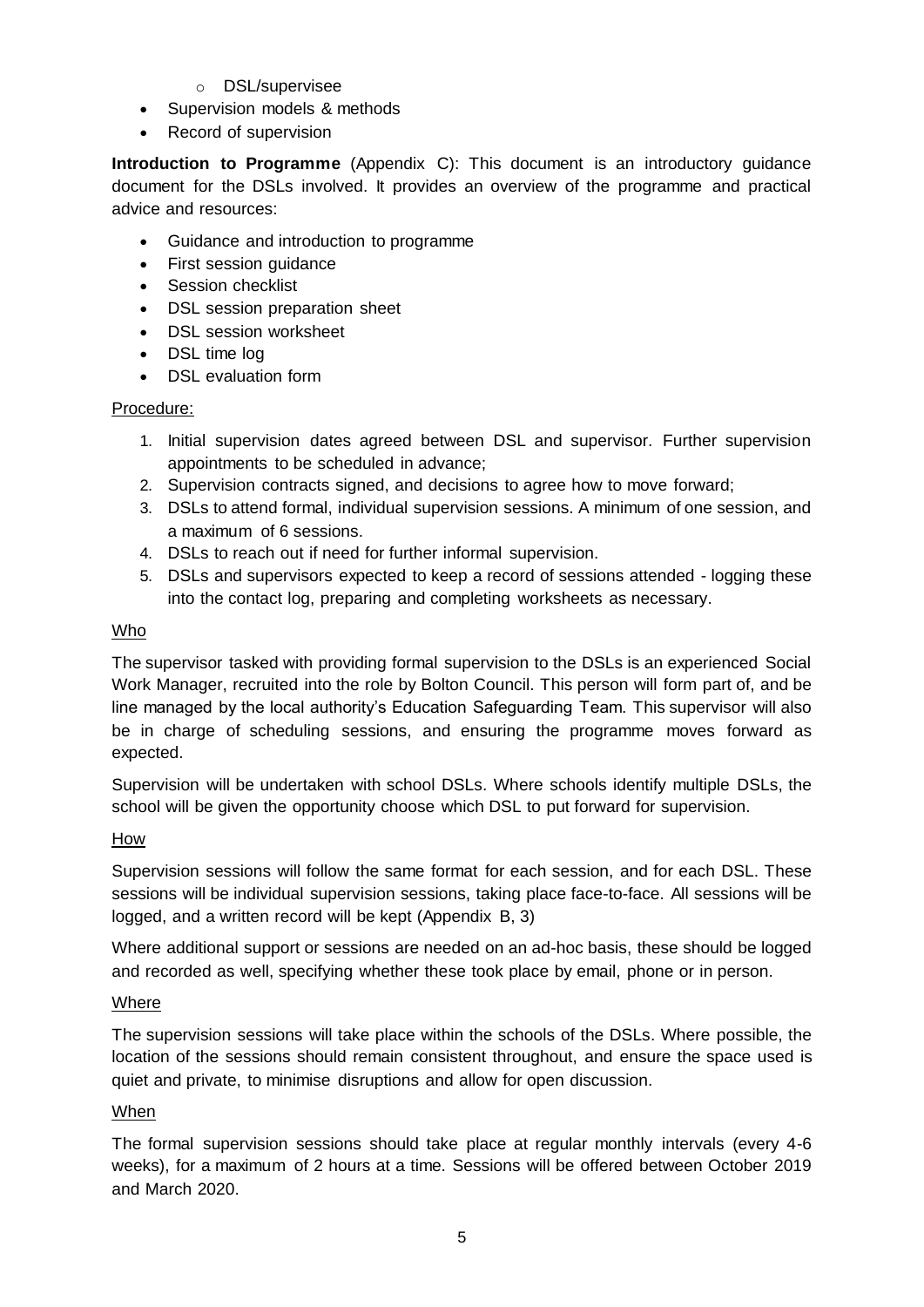## Tailoring/adaptation

Given the nature of supervision, the content of the sessions will be tailored to the needs of each DSL, however the format and style of sessions will remain constant throughout.

#### Logic model

The logic model for the intervention is presented in Figure 1. This sets out the context for the intervention, the activities that the intervention comprises and the stakeholders involved. It outlines the mechanisms through which the intervention is expected to operate and the intended outcomes.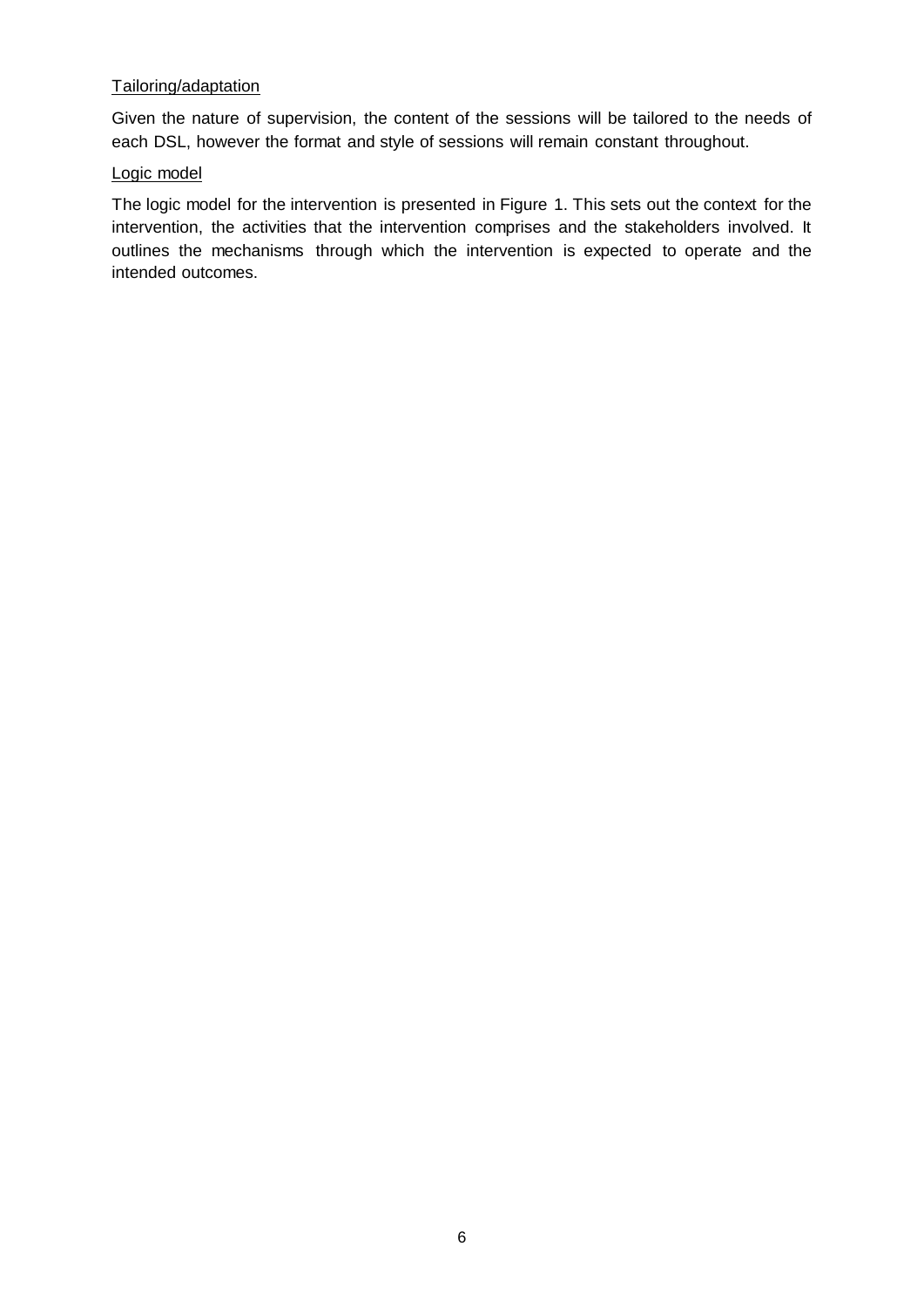### Figure 1: Logic model

#### Logic model: Supervision of Designated Safeguarding Leads in primary schools in Bolton Council

**DSLs** 



7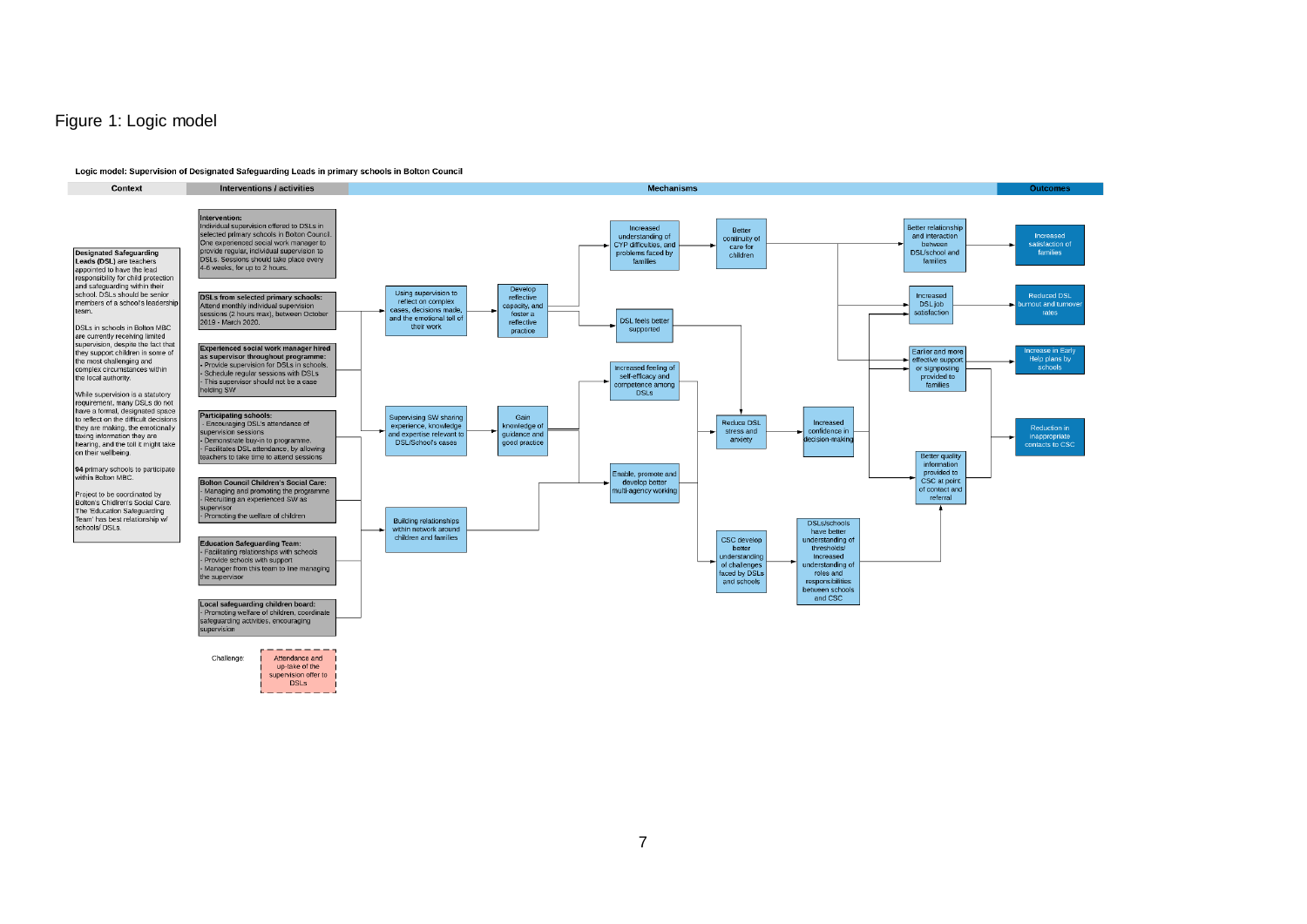## <span id="page-7-0"></span>**Impact Evaluation**

## <span id="page-7-1"></span>*Research questions*

A key aim of the intervention is to reduce inappropriate contacts to children's social care. Establishing whether this is the case is not straightforward; greater expertise among DSLs could result in a reduction in contacts if it reduces the likelihood of DSLs making a contact "just in case", but could also result in an increase in contacts if DSLs become more skilled in identifying children who may be in need. To assess the impact of the intervention requires consideration of the impacts on contacts and referrals, as well as on the outcomes of these – so what action is (or is not) taken following the contact or assessment.

The primary research question this evaluation is designed to answer is:

 What is the effect of providing support to DSLs in primary schools on the proportion of pupils for whom a contact is made which does not lead to a social care referral (i.e. no further action at contact)?

The evaluation will also address the following research questions:

- What is the effect of providing support to DSLs in primary schools on the proportion of pupils for whom an Early Help Plan is submitted?
- What is the effect of providing support to DSLs in primary schools on the proportion of pupils for whom a new referral is made?
- What is the effect of providing support to DSLs in primary schools on the proportion of pupils for whom a new referral results in a Child in Need Assessment (section 17 start)?
- What is the effect of providing support to DSLs in primary schools on the proportion of pupils for whom a new referral results in a Child Protection enquiry (section 47 start)?
- What is the effect of providing support to DSLs in primary schools on the proportion of pupils for whom a new referral leads to a child becoming a Looked After Child?

### <span id="page-7-2"></span>*Design*

| Trial type and number of arms                      |                                   | 2-armed cluster randomised trial                                                                                                                            |  |
|----------------------------------------------------|-----------------------------------|-------------------------------------------------------------------------------------------------------------------------------------------------------------|--|
| Unit of randomisation                              |                                   | School                                                                                                                                                      |  |
| <b>Stratification variables</b><br>(if applicable) |                                   | Proportion of pupils eligible for FSM.                                                                                                                      |  |
| <b>Primary</b>                                     | variable                          | Proportion of pupils for whom a new contact is<br>made which results in no further action (at the point<br>of contact)                                      |  |
| outcome                                            | measure<br>(instrument, scale)    | Local authority administrative data                                                                                                                         |  |
| <b>Secondary</b><br>outcome(s)                     | variable(s)                       | Initial contacts; Referrals; Child in Need<br>assessments; child protection assessments;<br>Looked After Children; Submission of Early Help<br><b>Plans</b> |  |
|                                                    | measure(s)<br>(instrument, scale) | Local authority administrative data                                                                                                                         |  |

The evaluation will use a clustered randomised trial design. There will be two trial arms; receiving the supervision and not receiving the supervision. Randomisation will take place at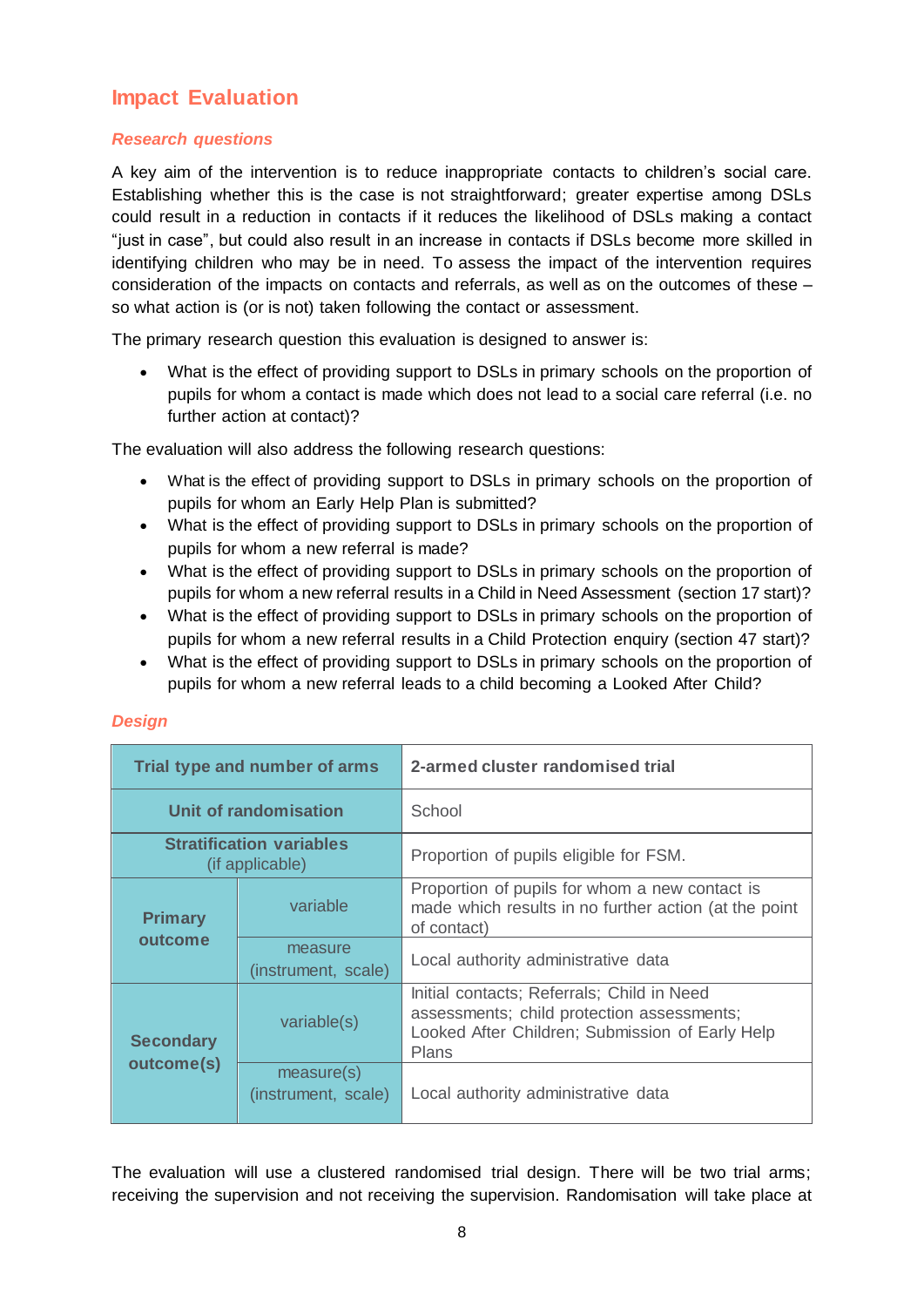school level with approximately half of primary schools being allocated to the treatment group (receiving the support of the designated social work manager) and half to the control group (who would not receive this support).

The primary outcome for the trial will be the proportion of pupils for whom a new contact is made that does not lead to a referral. The secondary outcomes to be considered are new contacts, new referrals to social care, Child in Need plans, Child Protection plans, Looked After Children and submission of Early Help Plans. We describe these outcomes in greater detail in the section on outcome measures below. Data on all outcomes will be obtained from administrative data held by the local authority. This will comprise monthly data for all specified outcomes for the period from October 2019 to end of February 2020.

The diagram below summarises the key stages of the trial:



### <span id="page-8-0"></span>*Randomisation*

Schools will be randomised within blocks defined on the basis of the proportion of children eligible for free school meals (FSM). Two FSM groups will be determined: 'high' and 'low' – with schools ranked by the proportion of pupils eligible for FSM, with thresholds for the 'high' and 'low' groups then chosen so that half of all schools fall into each group. This blocking is used in order to reduce the risk of imbalance between the treatment and control groups when randomising schools. Stratifying on the basis of previous social care activity may have been beneficial, but due to the timeframe within which randomisation needed to take place, it was necessary to make use of data that were readily available instead.

Randomisation of schools, to achieve a 50:50 allocation, will be performed as follows:

Each school will be assigned a randomly generated number;

- Schools will be sorted by block and random number
- The first school will be randomised to treatment or control
- Each subsequent school will be assigned to have the opposite outcome of the previous school.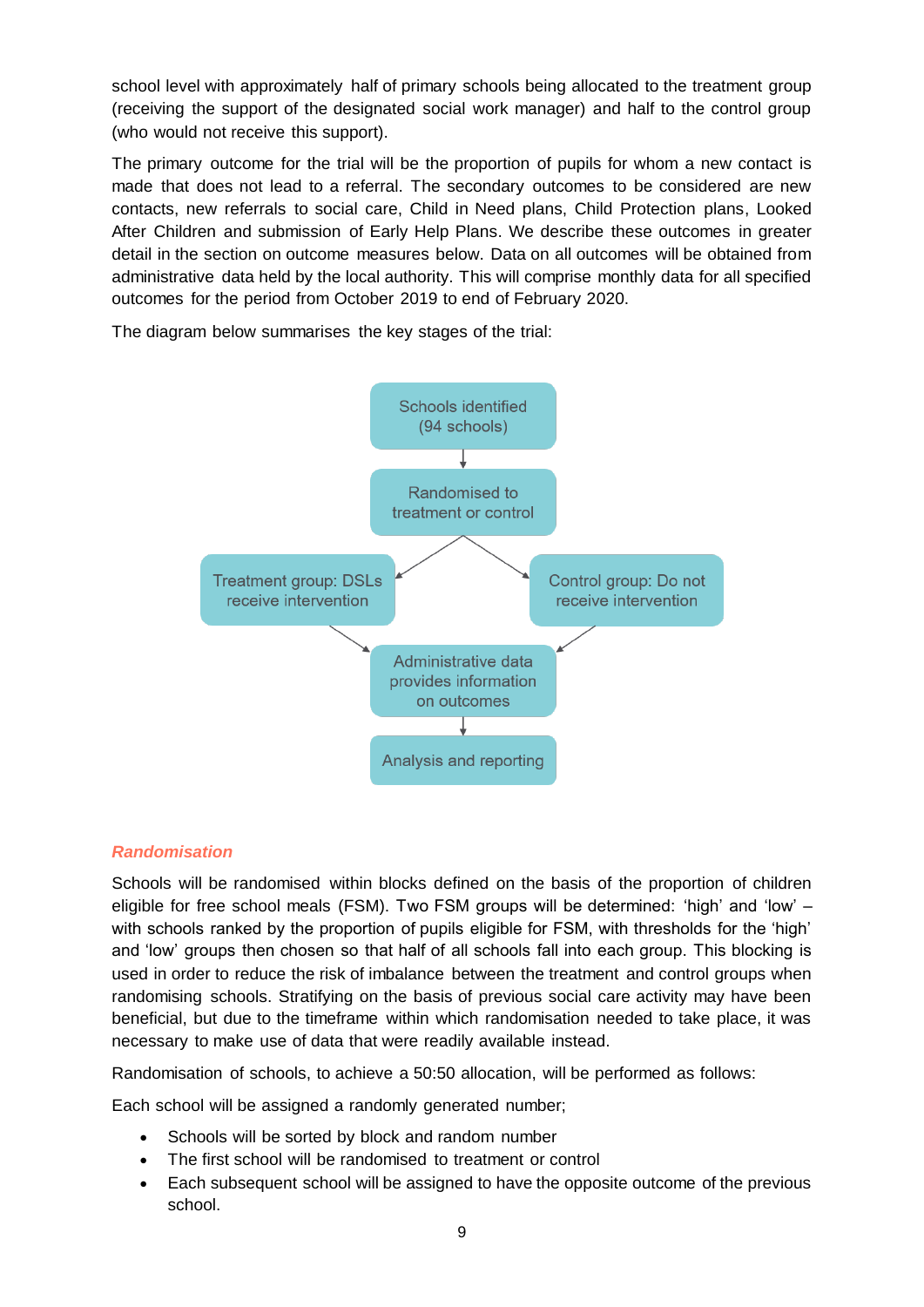The randomisation process will be recorded in the syntax and log files used to carry out the randomisation. Analysts will not be blind to group allocation.

### <span id="page-9-0"></span>*Participants*

Primary schools located within Bolton local authority are eligible to participate. Schools have been identified by Bolton Council. A small number of schools are not eligible for the trial as the local authority has decided to provide alternative support in these cases. All other primary schools (94 schools in total) in the local authority will be eligible; all will be expected to participate in the trial unless the school declines.

|                                         |                     | <b>MDES (Proportion of a</b><br><b>Standard Deviation)</b> |
|-----------------------------------------|---------------------|------------------------------------------------------------|
| <b>MDES</b>                             |                     | 0.10                                                       |
|                                         |                     |                                                            |
| <b>Baseline/Endline correlations</b>    | School              | R <sub>2</sub> of 0.5                                      |
|                                         | Pupil               | 0                                                          |
|                                         |                     |                                                            |
| <b>Intracluster correlations (ICCs)</b> |                     |                                                            |
|                                         | <b>School</b>       |                                                            |
| <b>Alpha</b>                            |                     | 0.05                                                       |
| <b>Power</b>                            |                     | 0.8                                                        |
| <b>One-sided or two-sided?</b>          |                     | 2-sided                                                    |
| <b>Level of intervention clustering</b> |                     | School                                                     |
| <b>Average cluster size</b>             |                     | 325                                                        |
|                                         | <b>Intervention</b> |                                                            |
| <b>Sample Size (children)</b>           | Control             |                                                            |
|                                         | <b>Total</b>        |                                                            |
|                                         | Intervention        | n/a                                                        |
| <b>Sample Size (families)</b>           | Control             | n/a                                                        |
|                                         | <b>Total</b>        | n/a                                                        |
|                                         | <b>Intervention</b> | n/a                                                        |
| <b>Sample Size (Social Workers)</b>     | Control             | n/a                                                        |
|                                         | <b>Total</b>        | n/a                                                        |

## <span id="page-9-1"></span>*Sample size / MDES calculations*

The sample size for this trial is set by the number of schools within the participating local authority. After the exclusion of a small number of schools (as determined by the local authority), 94 primary schools are eligible for the trial. The MDES is therefore determined by the maximum available sample. Based on the assumption made above, this stands at 0.10.

### <span id="page-9-2"></span>*Outcome measures*

Information on both primary and secondary outcomes will be obtained from administrative data that is already routinely collected by the local authority.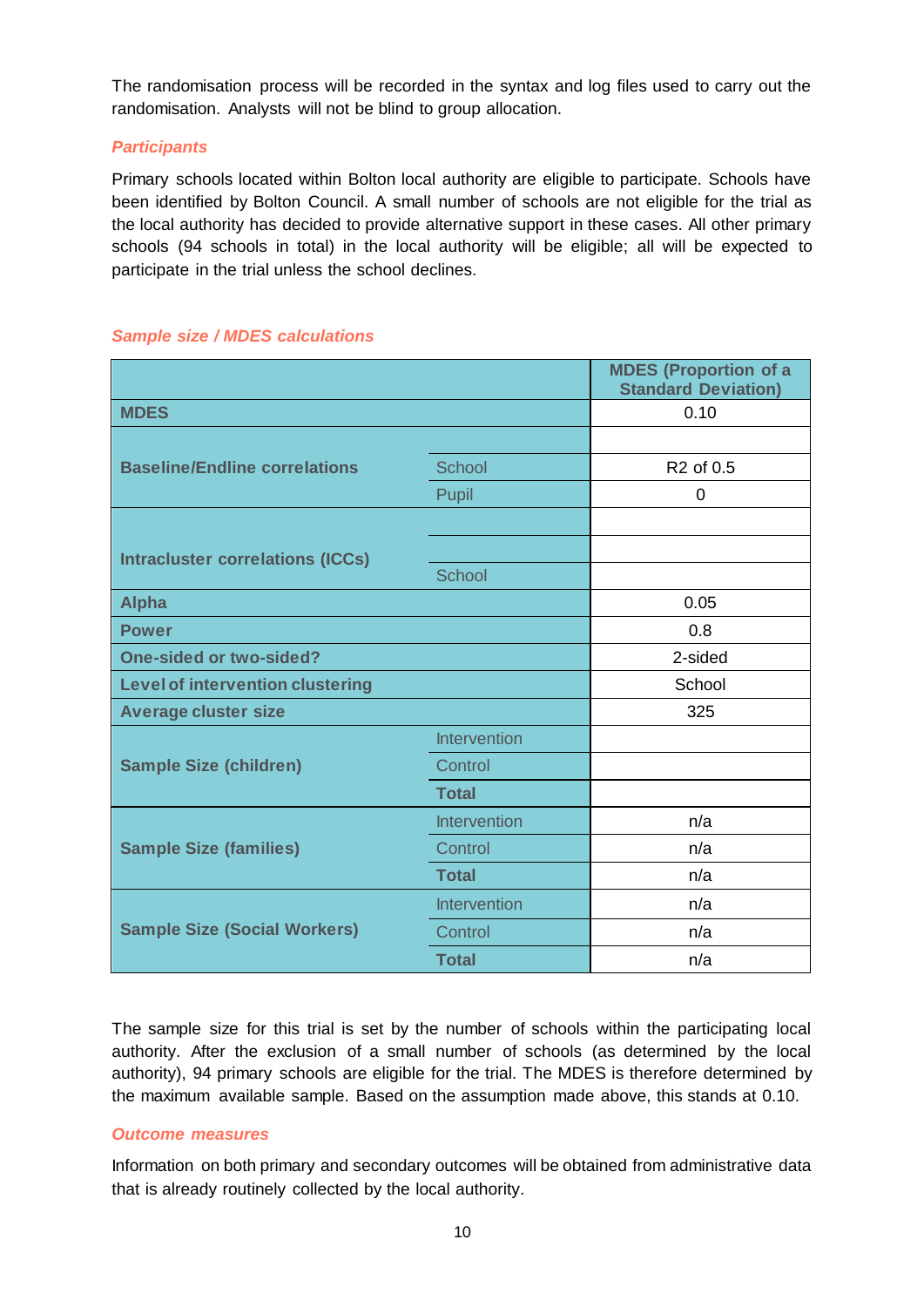The primary outcome will be based on new contacts made which result in no further action (at the point of contact) between October 2019 and February 2020. It is acknowledged that this is a relatively short period over which to observe an impact; it is the intention of the WWCSC to conduct a follow-up study at a later date.

Secondary outcomes will be:

- New initial contacts with the social care system
- New referrals to children's social care
- New referrals leading to a Child in Need assessment (section 17 starts)
- New referrals leading to a child protection enquiry (section 47 starts)
- New referrals leading to a child becoming a Looked After Child
- New submissions of Early Help Plans

These will all be assessed for the same time period as for the primary outcome measure.

#### <span id="page-10-0"></span>*Analysis plan*

Primary Analysis:

Information on school characteristics (for example, number of pupils by year group) will be used to construct a dataset effectively at "pupil" level. Data on outcomes obtained at school level will then be assigned to the dataset. For example, if there are 100 pupils in a school, and there are 5 contacts to children's social care services which lead to no further action, the dataset for that school will contain 100 rows, and the outcome indicator (in this example the number of contacts which lead to NFA) would be set to 1 for 5 of the rows and 0 for the remaining 95 rows.

The analysis will be carried out using linear regression, with standard errors clustered by school.

The regression models used for the primary analysis will include controls for prior social care outcomes (here no further action at contact), based on the previous school year (at school level). The models will also include a dummy variable capturing treatment allocation and strata indicators.

The estimated impact will be based on the difference between the intervention and control groups, regardless of contamination of the control schools or drop out by intervention schools. This is in order to estimate the "intention to treat" (ITT) effect.

Effect sizes will be reported, expressed as a proportion of the standard deviation in the control group (Glass's Delta), as per the WWCSC Evaluation Guidance.

As there is one primary outcome measure the analyses will not be subject to multiple comparison adjustments.

#### Secondary Analysis

The analysis will be repeated for each of the secondary outcome measures specified above, using the same approach and model specification as described above for the primary outcome.

No subgroup analyses are planned.

Exploratory Analysis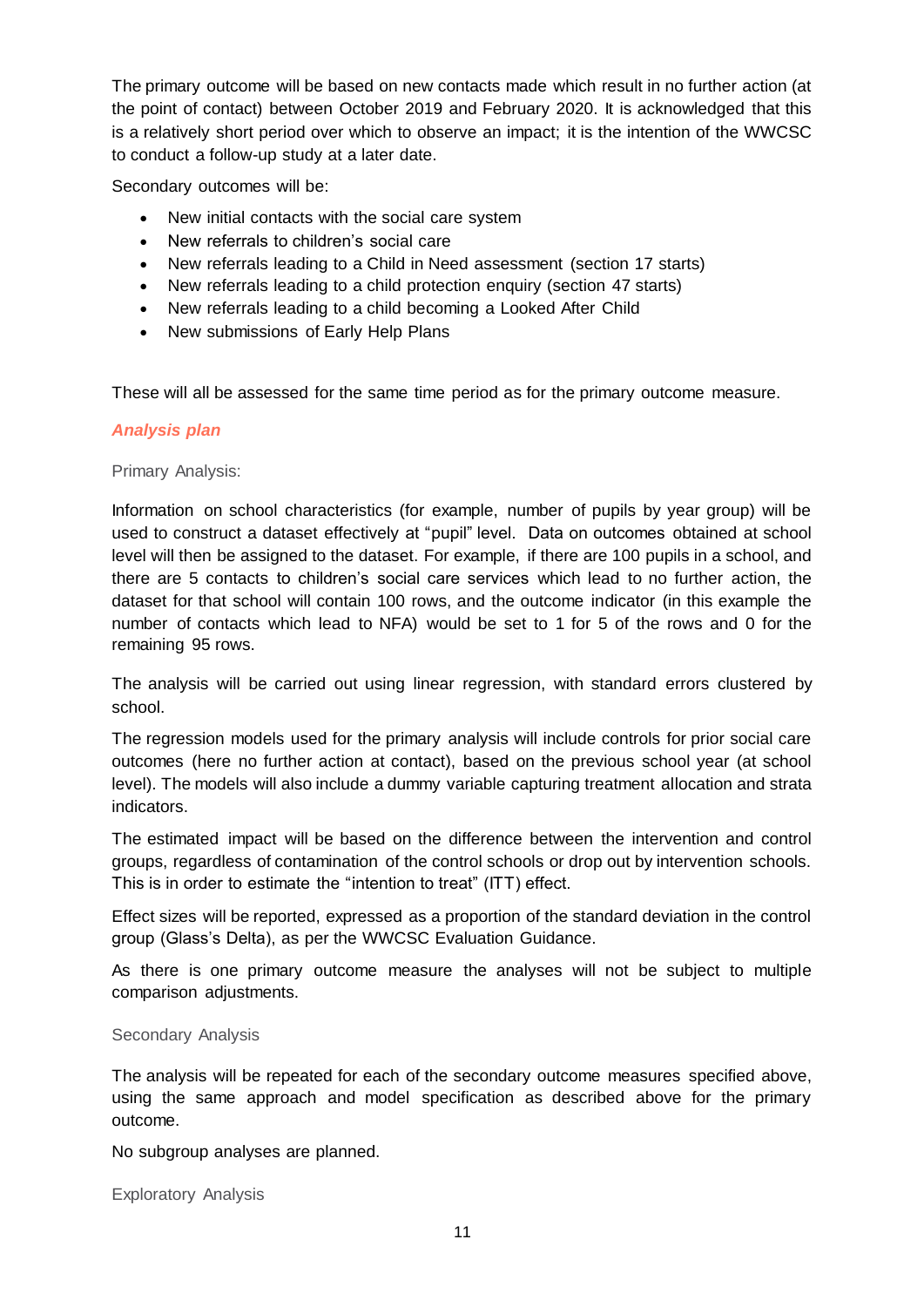As described above, our primary analysis will focus on identifying an intention to treat effect, but we will additionally test the robustness of our results to excluding any schools who drop out from receiving the intervention.

A record of attendance by DSLs at supervision sessions will be maintained by the social worker. The evaluation team will use this information to explore compliance with the intervention. We will attempt to identify the impacts of attending sessions, and hence of compliance, by estimating a simple dose response model, where the treatment variable in our main analytical model is replaced with a dosage variable, set to 0 for participants in the control group, and varying between 0 and 1 for the treatment group, where participants in schools whose DSL attended no sessions are scored 0, and those that attend all sessions are scored 1. If a DSL attends half the sessions, for example, they are scored 0.5.

We will also explore the feasibility of looking at time lags in effects. This will be dependent upon being able to obtain monthly data on outcomes from the local authority.

Our primary and secondary analysis explore outcomes for all children in the school, rather than limiting analysis to only children for whom contacts were made by the school. This is to capture any effects of signposting and early help by DSLs on contacts for children overall in these schools. We will analyse data on contact source if available, so we can explore the proportion of contacts made by school staff compared to other sources.

#### Contextual Factors Analysis

As the trial is taking place only in one local authority, it will be helpful to consider how applicable the findings are likely to be for other areas. To help inform this, the final report will include some discussion of the characteristics of Bolton compared with other local authorities in England, using, for example, published statistics by local authority on the number of assessments and referrals by children's social care services. The report will also present characteristics of participating schools in the local authority, for example, the distribution of Ofsted inspection ratings.

## <span id="page-11-0"></span>**Ethics & Participation**

We take seriously the ethical issues raised in the research. NIESR adheres to the Ethics Guidelines of the Social Research Association. An ethics application describing the evaluation was prepared by the evaluation team and submitted to the NIESR Research Ethics Committee for review; this was approved in June 2019. Some changes to plans to the approach for recruitment of schools took place following this; these changes were notified to the NIESR Research Ethics Committee in July 2019.

The local authority has determined the schools that are eligible to participate in the trial. As the local authority is providing the intervention to schools, it is considered that the local authority can take the decision to randomly allocate schools to receive the supervision or not. Schools will be informed of their allocation following randomisation (with randomisation conducted by the evaluation team), and will receive a letter from Bolton Council informing them about the project and what this involves.

## <span id="page-11-1"></span>**Registration**

The trial will be registered on the Open Science Framework (OSF).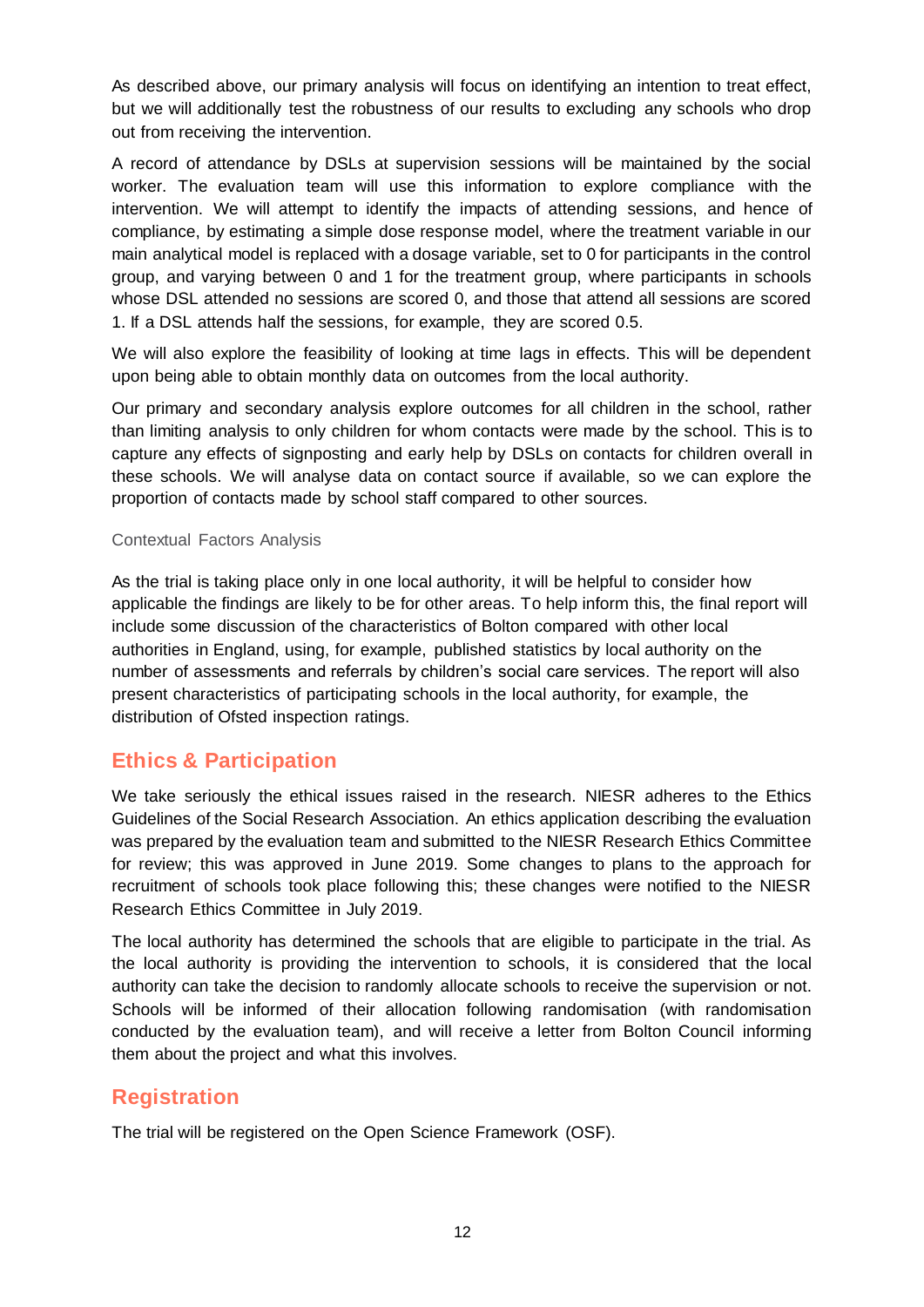## <span id="page-12-0"></span>**Data protection**

We recognise that data protection is of the utmost importance and are fully committed to complying with the Data Protection Act 2018 and GDPR legislation. No personal data, or special categories of personal data, will be processed as part of this evaluation.

The evaluation will require the local authority to share data with the evaluation team. This will be in the form of aggregated data at school level; the data will not identify individuals. However, any potential risk of identification needs to be considered, especially given the sensitive nature of data on children's social care outcomes. Data will be stored and transferred in line with the principles set out in the NIESR Data Security Policy.

## <span id="page-12-1"></span>**Personnel**

Delivery team:

- Wilson Litchmore (Supervising Social Worker)
- Jacqueline Parkinson (Education Safeguarding Officer)
- Simon Manseri (Former Principal Social Worker, Bolton)

Evaluation team:

The evaluation team comprises

- Lucy Stokes (Principal Economist, NIESR)
- Francesca Foliano (Senior Economist, NIESR)
- Richard Dorsett (Professor of Economic Evaluation, University of Westminster, and NIESR Fellow)

The evaluation will be led by Lucy Stokes, who will have overall responsibility for the project, leading on the design, analysis and reporting. Francesca Foliano will contribute to trial design as well as working on data collection, analysis and reporting. Richard Dorsett will act as an expert advisor to the team.

## <span id="page-12-2"></span>**Timeline**

| <b>Dates</b>                       | <b>Activity</b>                                        | Staff responsible/<br>leading |
|------------------------------------|--------------------------------------------------------|-------------------------------|
| June-July 2019                     | Identification of participating schools                | <b>Bolton</b>                 |
| <b>July 2019</b>                   | Randomisation                                          | <b>NIESR</b>                  |
| October 2019-<br><b>March 2020</b> | Supervision sessions delivered to treatment<br>schools | <b>Bolton</b>                 |
| February 2020                      | Collection of administrative data on outcomes          | <b>Bolton and NIESR</b>       |
| January-March<br>2020              | Analysis and report writing                            | <b>NIESR</b>                  |
| 28 February 2020                   | First draft evaluation report                          | <b>NIESR</b>                  |
| 31 March 2020                      | Final evaluation report                                | <b>NIESR</b>                  |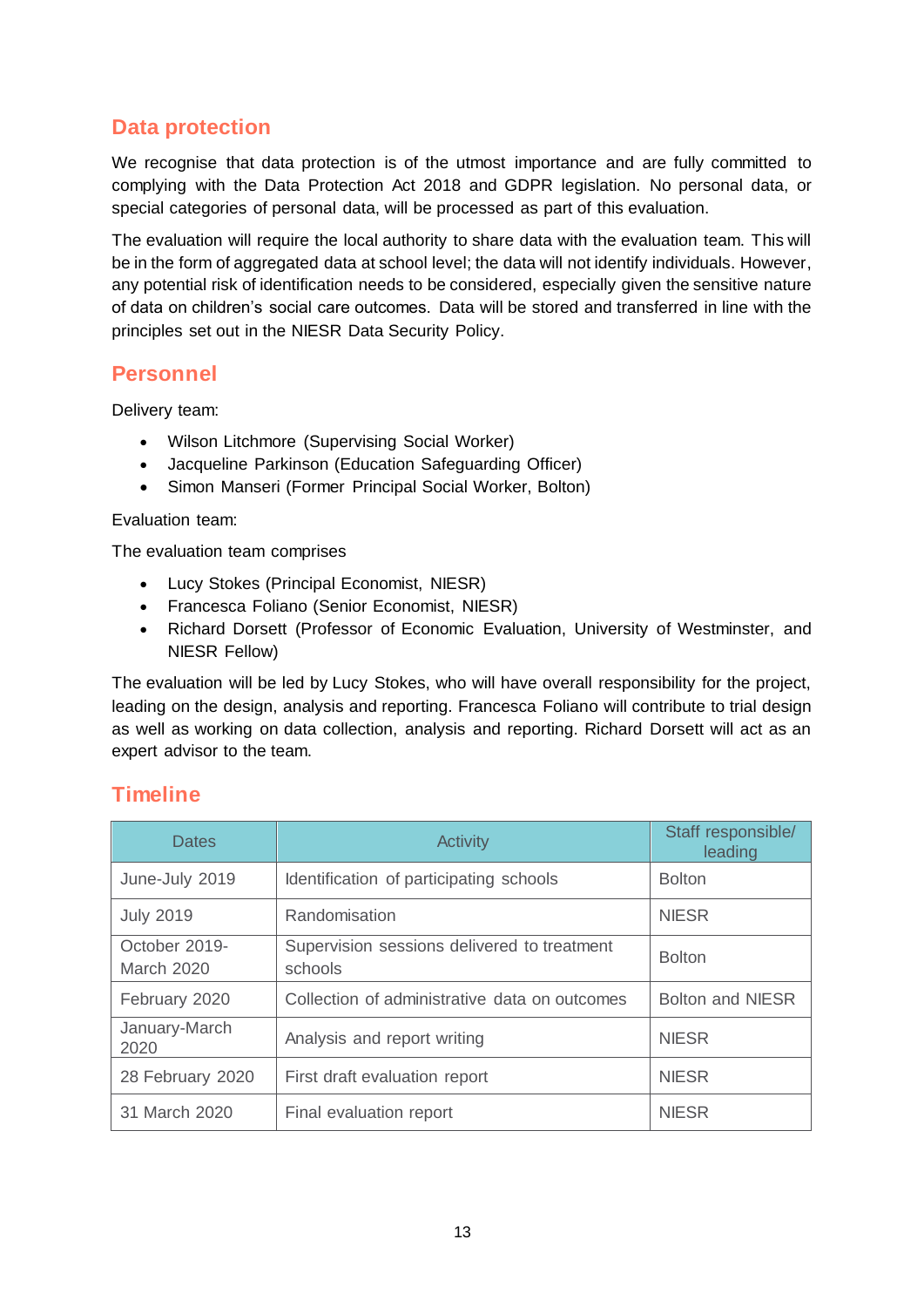## <span id="page-13-0"></span>**Appendix A: Supervising Designated Safeguarding Leads – Memorandum of Understanding**

## **Memorandum of Understanding**

## **1. Introduction**

This Memorandum of Understanding (MOU) establishes the responsibilities and expectations of Bolton Council and \_\_\_\_\_\_\_\_\_\_\_\_\_\_\_\_\_\_\_\_\_\_\_\_\_\_\_\_\_\_\_\_\_\_\_\_\_ primary school in the delivery of supervision to the Designated Safeguarding Lead (DSL) in your school.

## **2. Why are formalising the partnership with schools?**

For the project to be successful, we want to a form partnership with schools that:

- Are sustainable
- Have impact
- Are mutually beneficial

Evidence suggests that partnerships that enter into a formal agreement tend to be better formed and more sustainable. We know we have good existing and meaningful partnerships with your school, and we believe this will help us to explore whether this way of working could be adopted more widely to other schools.

We would like to formalise our arrangement with schools in order to clarify the activities and benefits of the project for all involved to raise the ambition for what can be achieved through this approach.

The way we intend to do this this is through agreeing something called 'a memorandum of understanding' (MOU) to ensure that the promised outcomes of our partnership:

- Are fully delivered
- Can be evaluated

## **3. The benefits of a MOU**

There are several benefits to formalising our partnership through an MOU. On accountability and governance, it provides:

- Clarity for all partners about what each is putting in, what each is getting out and the timeframe for doing so.
- The opportunity for school governing boards to scrutinise and agree to the work this can be helpful for gaining governor support.
- A document that can be shared with all stakeholders to give clarity about what the partnership involves, and how their school is benefiting from and contributing to the partnership
- On sustainability, it provides:
- A tool for integrating the work into the strategy and ethos of both the school and LA
- An opportunity to safeguard the partnership
- An opportunity to build a shared responsibility
- On evaluation, it provides an opportunity to build impact evaluation into the partnerships from the outset and setting out clearly the achievements it hopes to realise.

### **4. Common concerns**

It is common for schools to be put off by the formal nature, and at times, the detail of a MOU. These concerns should not overshadow the benefits of formalising a partnership.

- It is important to keep 2 important points in mind: A MOU is not a legally binding document
	- $\bullet$  It is a statement of serious intent agreed voluntarily by equal partners of the commitment, resources, and other considerations that each of the parties will bring.
	- It has moral force but does not create legal obligations.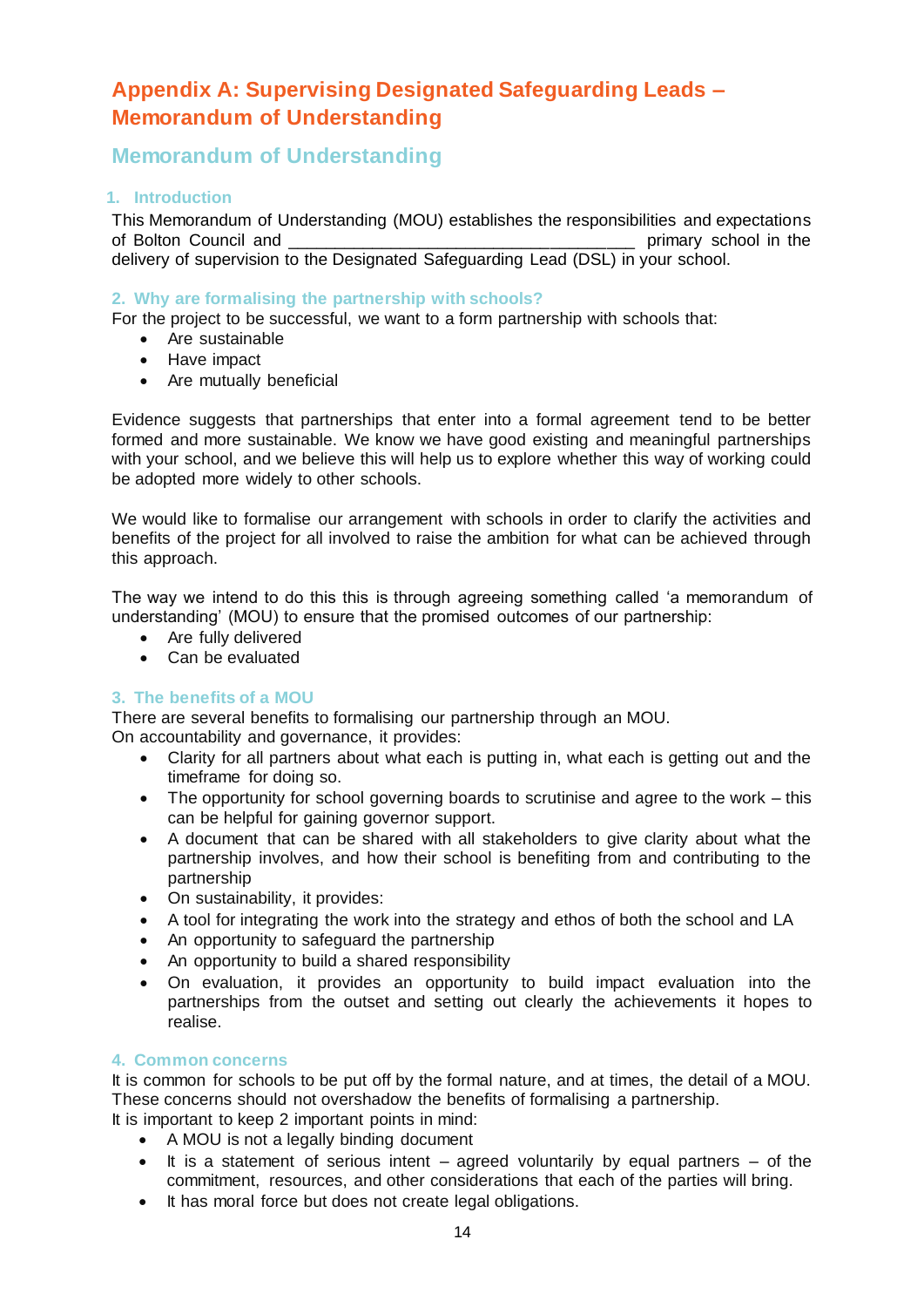#### **Project Background**

The council successfully bid for funding from 'What Works for Children's Social Care' (WW-CSC) for the project which will test a new model for supporting schools in their duties to safeguard children and young people.

#### **Aims and Objectives**

The aim is for families to get (Early) help as soon as a problem emerges at any stage in a child or young person's life, so things do not escalate and get worse – ensuring *the right support is provided at the right time, in the right way*; diverting families from statutory social work intervention and offering an alternative which is more appropriate and where the referral is dealt with speedily and delay is avoided.

It's important that our helping early offer is holistic, looking at the wider needs of the family and how to provide support which is part of a continuum enabling us to respond to the different levels of need children and families may experience. Having a collaborative approach is key.

We believe collaborative working through a 'restorative practice approach' focuses our attention on developing a 'good' relationship with your school. This approach will enable us to learn from previous experiences examining how attitudes, beliefs and behaviours have contributed to a culture that doesn't cultivate healthier working relationships. We hope this work will lead to better outcomes for children and stronger partnership working.

#### **1. Designated Safeguarding Leads**

DSLs are staff members within each school tasked with ensuring the safety of young people and working with social care where appropriate. The project is founded on the recognition that in supporting DSL's in intervening early and tackling the causes, not the symptoms is critical to improving children and families' lives from their school community.

It is hoped that this support leads to more timely referrals to social services, and referrals that appropriately minimise social services involvement in family life, and more provision of early help to support families that might be struggling ultimately reducing the demand and subsequent costs on services.

#### **2. Definition**

Supervision is an accountable process which supports, assures and develops the knowledge, skills and values of an individual, group or team; undertaken by suitably trained professionals.

#### **3. Supervising Designated Safeguarding Leads – Structure and Expectations**

Supervision to be offered to the named Designated Safeguarding Lead for child protection in your primary school. There are different types of supervision, e.g. informal and formal, group supervision, peer supervision. This framework is specific in addressing 'formal supervision' i.e. one to one supervision between LA supervisor and DSL. The supervision is a partnership between the Designated Safeguarding Lead, the Supervisor, the School and the Local Authority.

#### See Supervision and Safeguarding Support in Education - Guidance Document

#### **4. Purpose**

The purpose is for professionals to:

- Reflect on practice.
- Improve the quality of their work.
- Increase understanding of professional issues.
- Achieve agreed objectives and outcomes.

#### **5. Clientele**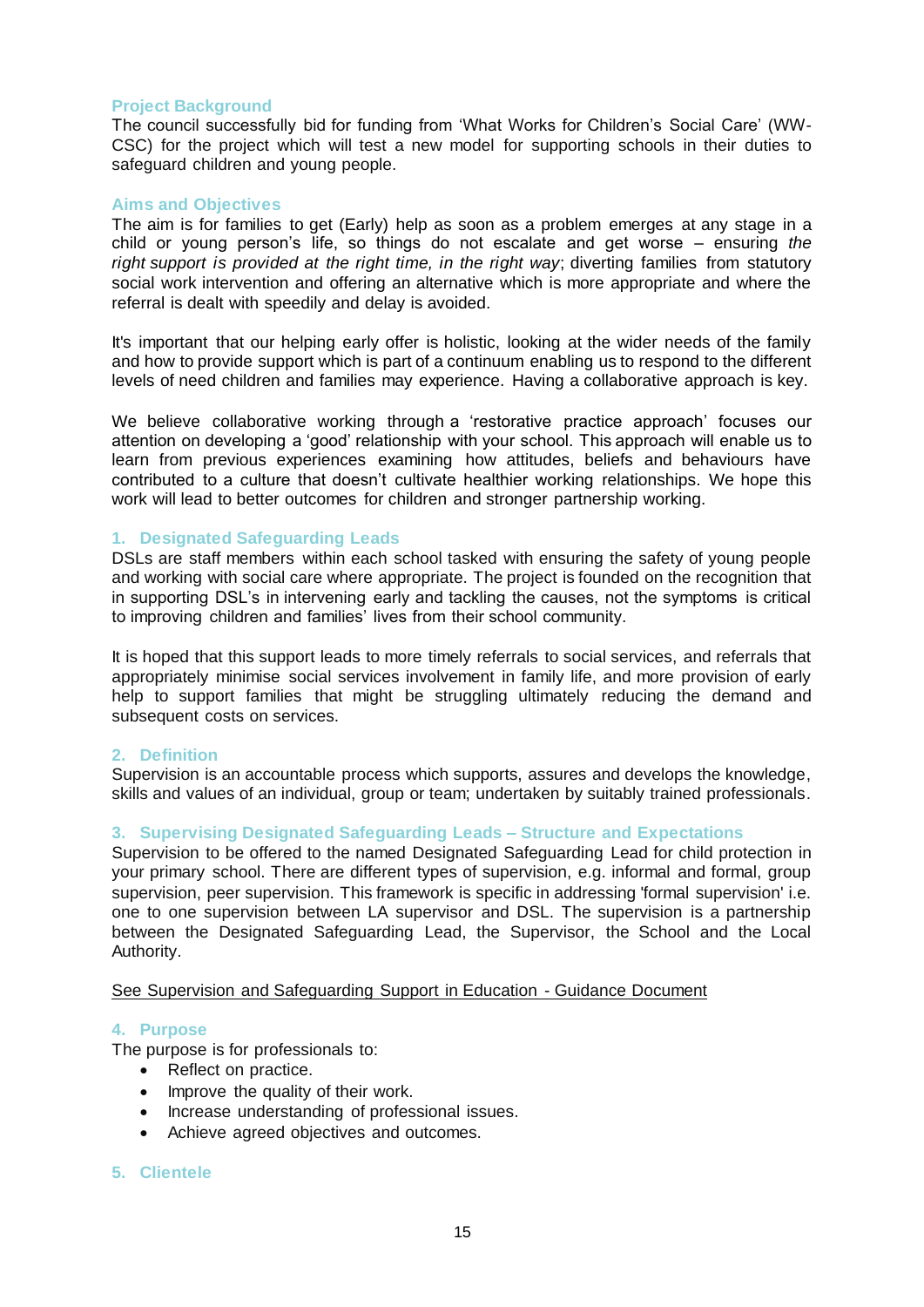The school will have responsibility for identifying the children, young people and their families where their needs are complex and long-standing but where the criteria for statutory intervention under the Children's Act (1989) is not met but is currently managed at Early Help\*. In particular, the project would like the schools to focus on the following groups of people:

- Parents who are experiencing problems related to poor mental health;
- Family conflict:
- Substance misuse:
- Domestic abuse and which is impacting upon their parenting;
- Children and young people excluded from school; with poor educational outcome; with behavioural and social and emotional issues;
- Children at risk or already involved in crime and anti-social behaviour;
- Children on the margins of the care system either likely to enter care or returning home after a period in care.

## **6. Function/Provision**

It is important to note that the school was identified as part of a randomised controlled trial of 47 primary schools across Bolton. As stated, the provision will be providing supervision to identified DSL's. The engagement process will be open and transparent working together with the schools towards achieving a positive outcome from this opportunity.

## **7. Analysis of Need**

A comprehensive analysis of need will be pivotal to the project in order to plan how we can support schools in terms of providing them with the tools to deal with these more effectively 'in house'; and working with them to help them understand the threshold limits and the mechanisms of social care referrals.

### **8. Feedback and evaluation**

Evaluating projects and programmes can be a transformational step in making sure the work you do is of the highest quality, making it as effective as possible, based on robust evidence. The findings will help to shape the work that is done in the future and focus attention on how to achieve the intended outcomes and impact.

In the context of the work, an effective evaluation and good feedback mechanisms well help to identify the type support needed and to who.

### **9. Complaints**

If the School has any issue with aspects of the service or advice given this can be initially discussed informally with the project lead. If you remain unsatisfied with the service a formal complaint can be made in line with the standard Bolton Council procedure. <https://www.bolton.gov.uk/complaints/health-education-social-care-complaints>

### **10. Advice and information**

The project is designed to provide advice, guidance and support to schools. Any implementation of this advice must be in line with the schools existing policies and procedures and be in line with the corporate families safeguarding procedures. Any liability pertaining from the implementation of this advice lies within the school.

### **11. Disclaimer**

It should be noted that by signing this document or by participating in the project, the partners are not committing to any legally binding obligations. It is intended that the partners remain independent of each other and that their collaboration and use of the term 'partner' does not constitute the creation of a legal entity, nor authorise the entry into a commitment for or on behalf of each other.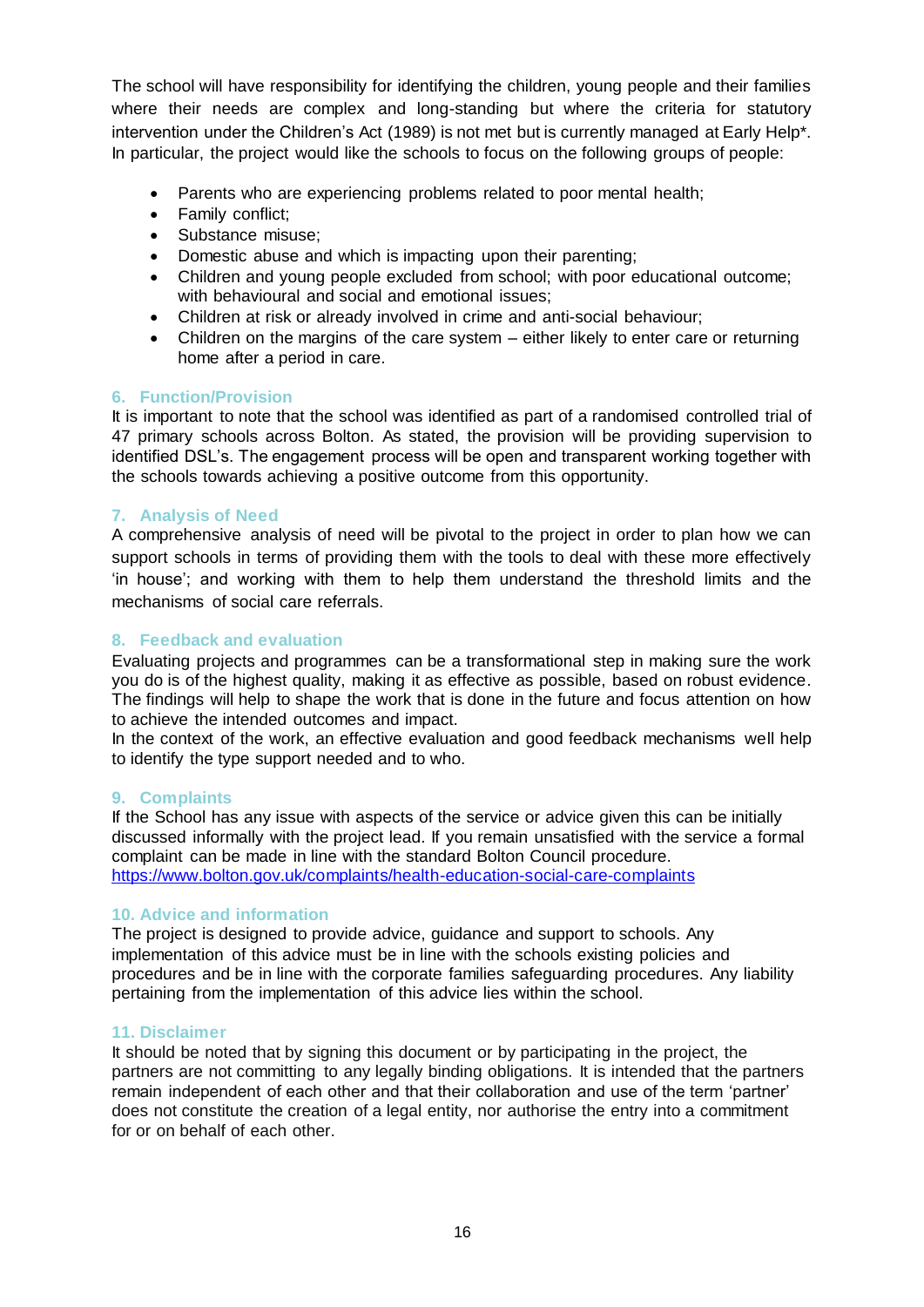………………………….................................. Date …………………………………. *[NAME, POSITION]* **Signed on behalf of** ……………………………………………………………………**school:** …………………………………………............. Date …………………………………. *[NAME, POSITION]*

**Signed on behalf of Bolton Children services:**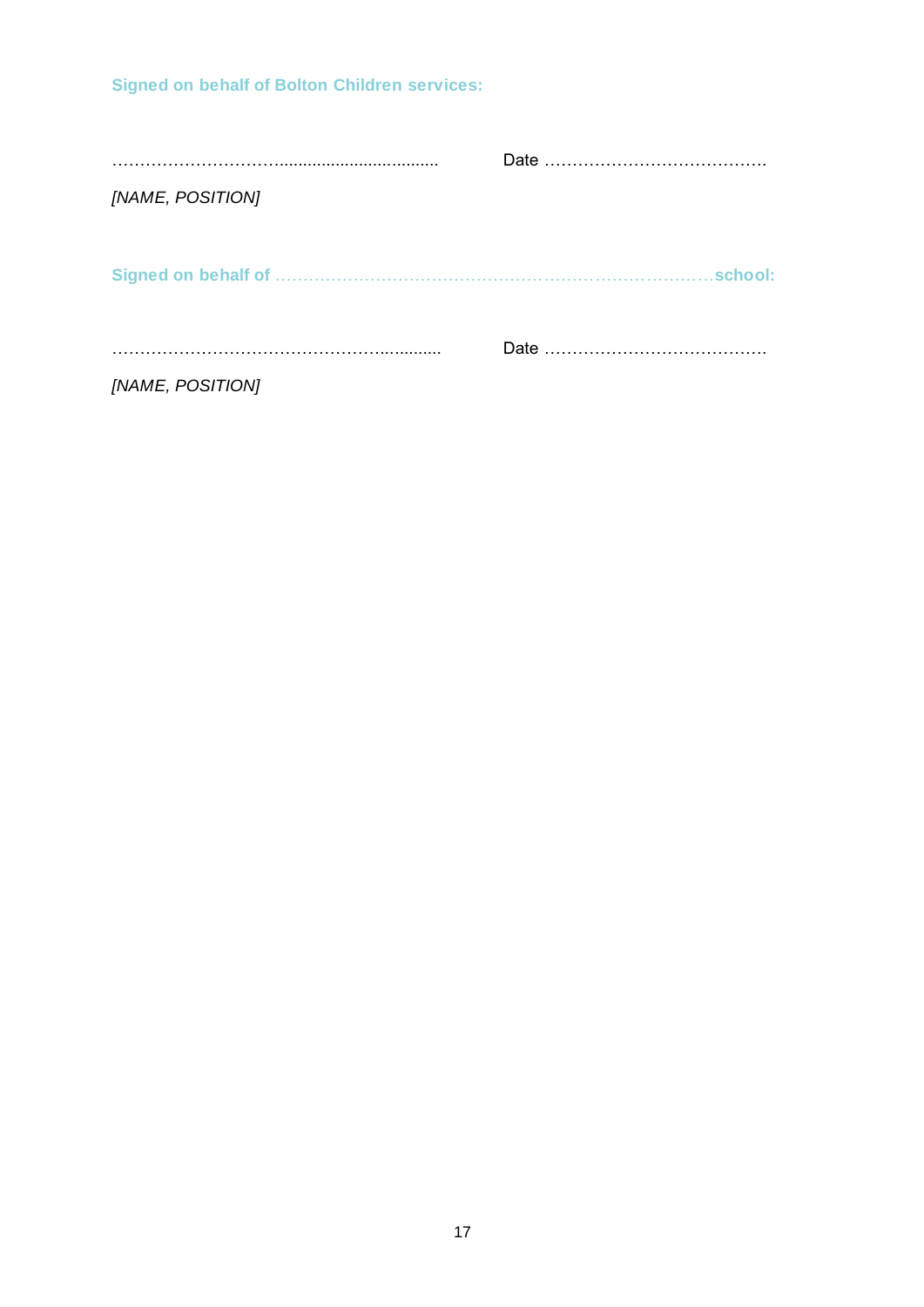## <span id="page-17-0"></span>**Appendix B: Supervision and Safeguarding Support in Education – Guidance Document**

## **Understanding what works? A supervision framework for Designated Safeguarding Leads.**

#### **Introduction**

We know that good practice involves the ability to develop and maintain relationships, to manage the emotional demands of the work and to make judgements and decisions, often in the light of conflicting information (Wonnacott 2012). This is demanding work and will only be effective if practitioners are encouraged and supported to reflect critically on their practice and to continue to develop their knowledge and skills.

Supervision is a fundamental task in supporting the development of staff's skills and practices in work with children, young people and families and the safeguarding of those in their care.

It is important that supervision provides support, challenges practitioners to critically reflect on their cases and develops an inquisitive approach to their work and is based on a good understanding of the key elements of effective supervision, as well as the evidence and research that underpins good practice.

#### **Definition of Supervision**

Supervision can mean different things to different people but essentially it is an activity that brings skilled supervisors and practitioners together in order to reflect upon their practice. "Supervision aims to identify solutions to problems, improve practice and increase understanding of professional issues" UKCC (1996).

#### **Statutory Guidance**

The document, **'Working Together to Safeguard Children'** (2018) states; effective practitioner supervision can play a critical role in ensuring a clear focus on a child's welfare; Supervision should support practitioners to reflect critically on the impact of their decisions on the child and their family.

The Statutory Framework for **'Early Years Foundation Stage – EYFS'** (2017) states that, 'Providers must put appropriate arrangements in place for the supervision of staff who have contact with children and families. Effective supervision provides support, coaching and training for the practitioner and promotes the interests of children. Supervision should foster a culture of mutual support, teamwork and continuous improvement, which encourages the confidential discussion of sensitive issues.'

**'Keeping Children Safe in Education'** (2018) states that Designated Safeguarding Leads, '…should be given the time, funding, training, resources and support to provide advice and support to other staff on child welfare and child protection matters…'

#### **The Objectives of Reflective Effective Supervision**

Professional supervision is a process in which the supervisor enables, guides, and facilitates the Designated Safeguarding Lead (DSL) development and need for support, in meeting certain organisational, professional and personal objectives. This occurs during formal prearranged meetings.

#### **These objectives are:**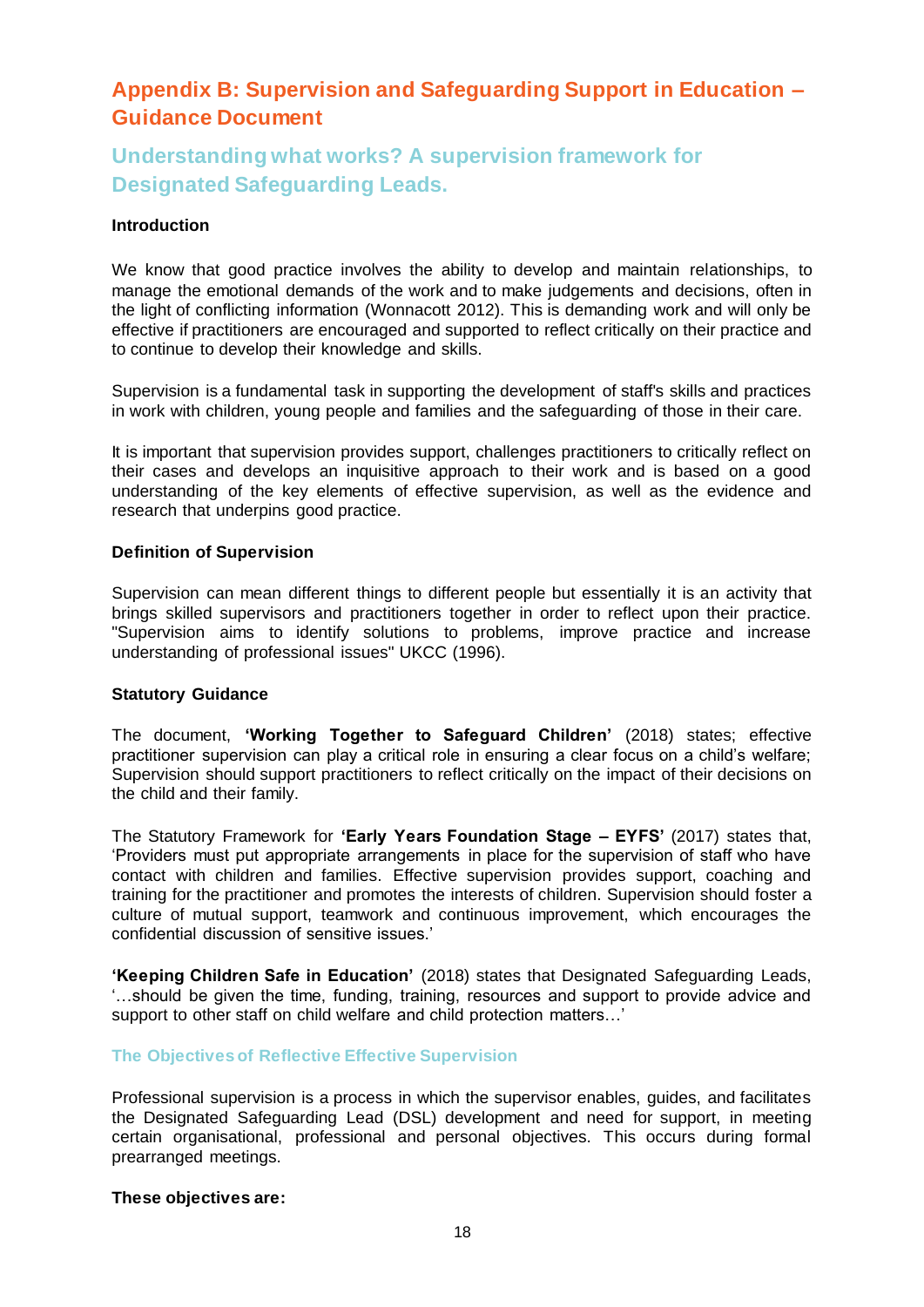- To continually improve the quality of services to, and outcomes for, children, young people and families;
- To ensure the DSL is clear about roles and responsibilities;
- To recognise the impact of what can be emotionally demanding work with children, young people and families on the DSL and agree ways to manage these pressures/demands;
- To debrief and offer support following significant events that have impacted on the DSL:
- To consider the DSL's personal safety when undertaking his / her work and take action;
- To identify the DSL's learning and development needs and arrange to meet them through the use of self-directed learning, courses, coaching, mentoring, job shadowing, research and literature;
- To signpost the DSL to useful literature and research, and the policy and procedures, to support evidence informed practice;
- To provide feedback to the DSL's on his / her practice and performance and identify any actions for improvement/development, and acknowledge evidence of professional development and competence;
- To monitor the DSL's progress in meeting the continuing professional development.
- To put in place appropriate safeguards as necessary to ensure work is carried out safely;
- To consider the resources the DSL has available to do their job and discuss issues arising where they are not adequate;
- To provide a safe environment in which practice can be discussed and reviewed. Professional challenge about casework practice, assessment, analysis and decision making between the DSL and supervisor is an essential part of effective supervision and should take place in a respectful and child/young person focused manner;
- Professional supervision is the key process for balancing professional autonomy with responsibility to the service user, professional ethics and standards, along with accountability to Children, Schools and Families and society as a whole.

## **Supervision Standards**

In order to achieve the objectives outlined above, we have developed 8 Standards to ensure effective supervision.

- 1. The relationship between the supervisor and DSL is strong and effective;
- 2. Supervision is organised and evidenced through good recording;
- 3. Supervision is a planned and purposeful activity and ensures that work/tasks are completed to the required standard;
- 4. Supervision facilitates effective social and emotional support;
- 5. Supervision facilitates critical reflection and analysis;
- 6. Supervision promotes a commitment to diversity in all aspects of work;
- 7. Supervision supports continuing professional development;
- 8. Supervision facilitates a continued improvement in the quality of services to, and outcomes for, children, young people and their families.

### **Principles of Effective Supervision**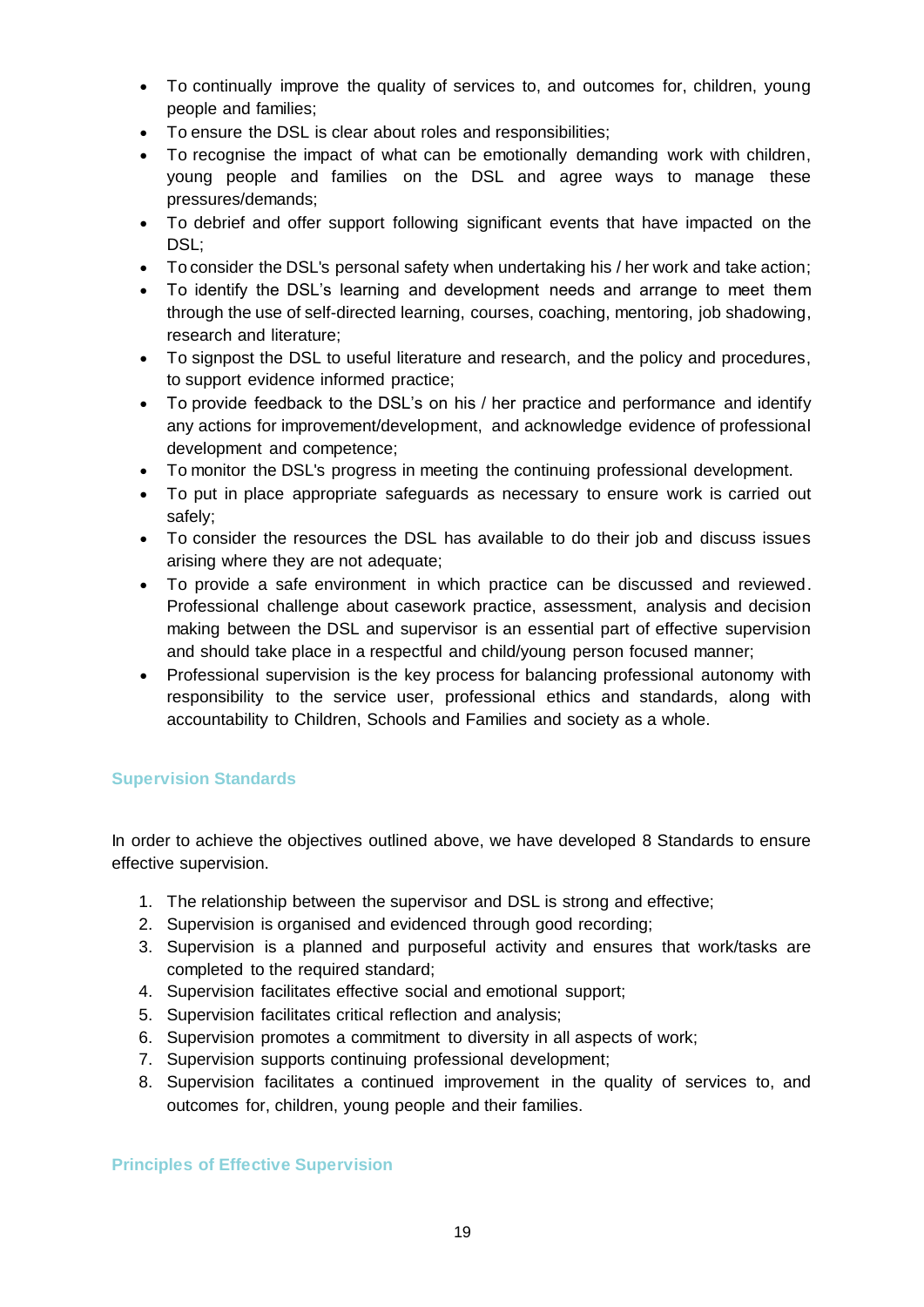All DSL will have a written supervision agreement which is consistent with this professional supervision policy. (Please see [Appendix 1: Supervision Agreement](https://gloucestershirechildcare.proceduresonline.com/files/app_3_sup_agree.docx)**)**.

Supervision must:

- Focus on the child.
- Ensure consistency with local authority and school/college procedures.
- Provide a safe environment for reflection and professional challenge.
- Acknowledge the emotional impact of the work.
- Recognise and manage feelings and beliefs which may affect the safeguarding of children.
- To ensure equality of opportunity it is necessary to have an understanding, and to work sensitively and knowledgeably, with diversity to identify the particular issues for a child and his / her family, taking account of experiences and family context.
- Supervision should reflect understanding and commitment to diversity and equalities issues.
- Identify when a case potentially needs to be escalated concerns about case progress or other aspects of case management, including ineffective multi-agency working.

| Understanding what works? A supervision framework for Designated Safeguarding Leads in<br><b>Education</b> |                                                                                                                                                                      |  |  |
|------------------------------------------------------------------------------------------------------------|----------------------------------------------------------------------------------------------------------------------------------------------------------------------|--|--|
| <b>Principle elements</b>                                                                                  |                                                                                                                                                                      |  |  |
| Collaboration                                                                                              | Value of working in partnership.                                                                                                                                     |  |  |
| <b>Autonomy</b>                                                                                            | Exercising professional autonomy within a framework of<br>accountability, decisions, planning and actions on the basis of a<br>sound assessment and robust evidence. |  |  |
| <b>Empathy</b>                                                                                             | Systemic approach which emphasises relationships as key to<br>understanding family's experiences.                                                                    |  |  |
| <b>Purposefulness</b>                                                                                      | The quality of knowing what you intend to do, or the behaviour that<br>shows this, in order to achieve more meaningful and sustainable<br>changes for families.      |  |  |
| <b>Clarity about concerns</b>                                                                              | Understanding threshold and the management of risk to support<br>critical decision making based on sound evidence.                                                   |  |  |
| <b>Child focus</b>                                                                                         | Keeping the child in focus when making decisions about their lives.                                                                                                  |  |  |

## **Safeguarding supervision will always keep a focus on the best interests of the children in the school and promote their safety and well-being.**

**The Key Functions of safeguarding supervision are: Management Oversight and Accountability**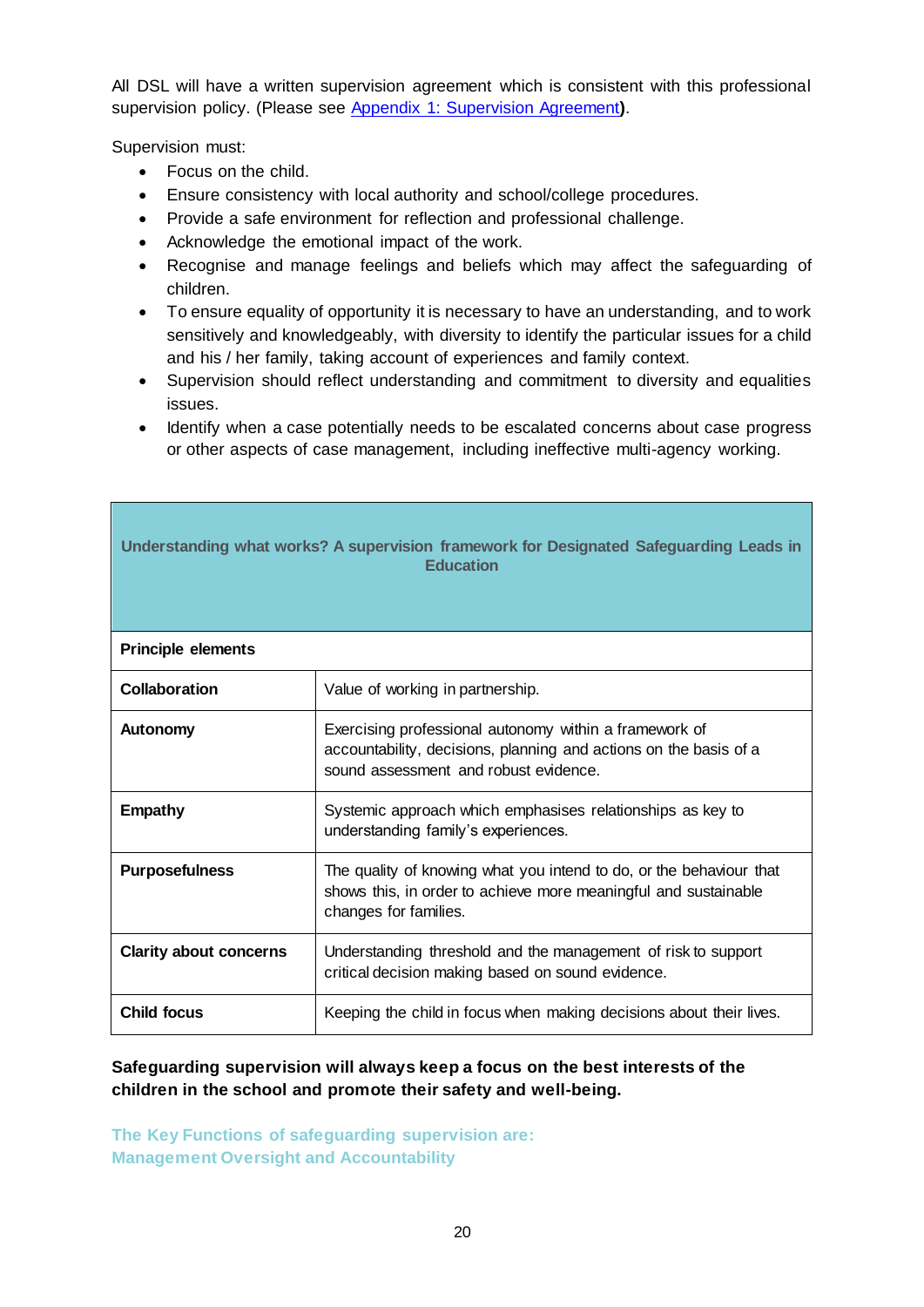- The child is central to all decision-making activity within the supervision process, so that children receive child focused services that meet their needs.
- The frequency of supervision sessions meets projects standards (minimum 1 during the duration of the project).
- Practitioners experience supervision as providing an opportunity to reflect, to receive professional challenge and to be supported in providing challenge to others.
- The supervision process evidences management oversight and support that assesses practitioners' compliance, and, professional competence/confidence with regard to adhering to local policies, protocols and procedures, and promotes timely progression of the case.
- The supervision process checks interventions are working effectively to improve outcomes for children:
	- o Intervention plans are adhered to, and staff contribute to any reassessment of the plan, so that they have a positive impact on the child and address the diverse needs of children and young people, including effective communication.
	- $\circ$  Swift, effective action is taken when plans are not working or a deterioration is recognised, and potential vulnerabilities are identified and countered.
	- o Parental non-compliance and/or disguised compliance is recognised and acted upon, reported to children's social work appropriately and recorded.
- To provide reflective space to offload in order to analyse on-going concerns and specific incidents, to assess risk and need and to provide an important check and balance on decision making and planning.
- To review workloads and issues relating to workplace and working practices can be identified and discussed; checking out that our processes are fit for purpose. This includes triangulation of evidence bases and reviewing needs against thresholds.

## **Continuing Professional Development**

Practitioners have the knowledge to apply correctly the thresholds and referral processes to support effective and accountable practice, so that -

- Safeguarding children performance and practice is competent, accountable and soundly based in research and practice knowledge; and that staff fully understand their roles, and responsibilities and the scope of their professional and statutory duties.
- Professional development needs with respect to safeguarding practice are considered and supported, including learning from serious case reviews.
- Practitioners are aware of the threshold's quidance, know where to find it and use it to support the making of high quality, evidence-based referrals.
- Practitioners are aware of how to make appropriate referrals to all relevant agencies, including safeguarding referrals and out of hours' services.
- Practitioners are clear about the requirement to obtain consent.
- Practitioners are aware of the need to receive feedback on a referral made and take action to pursue feedback where it is not received.
- Practitioners are aware of where to go for advice regarding a referral if he/she needs clarification; where advice is sought this is recorded.

**Multi-agency working**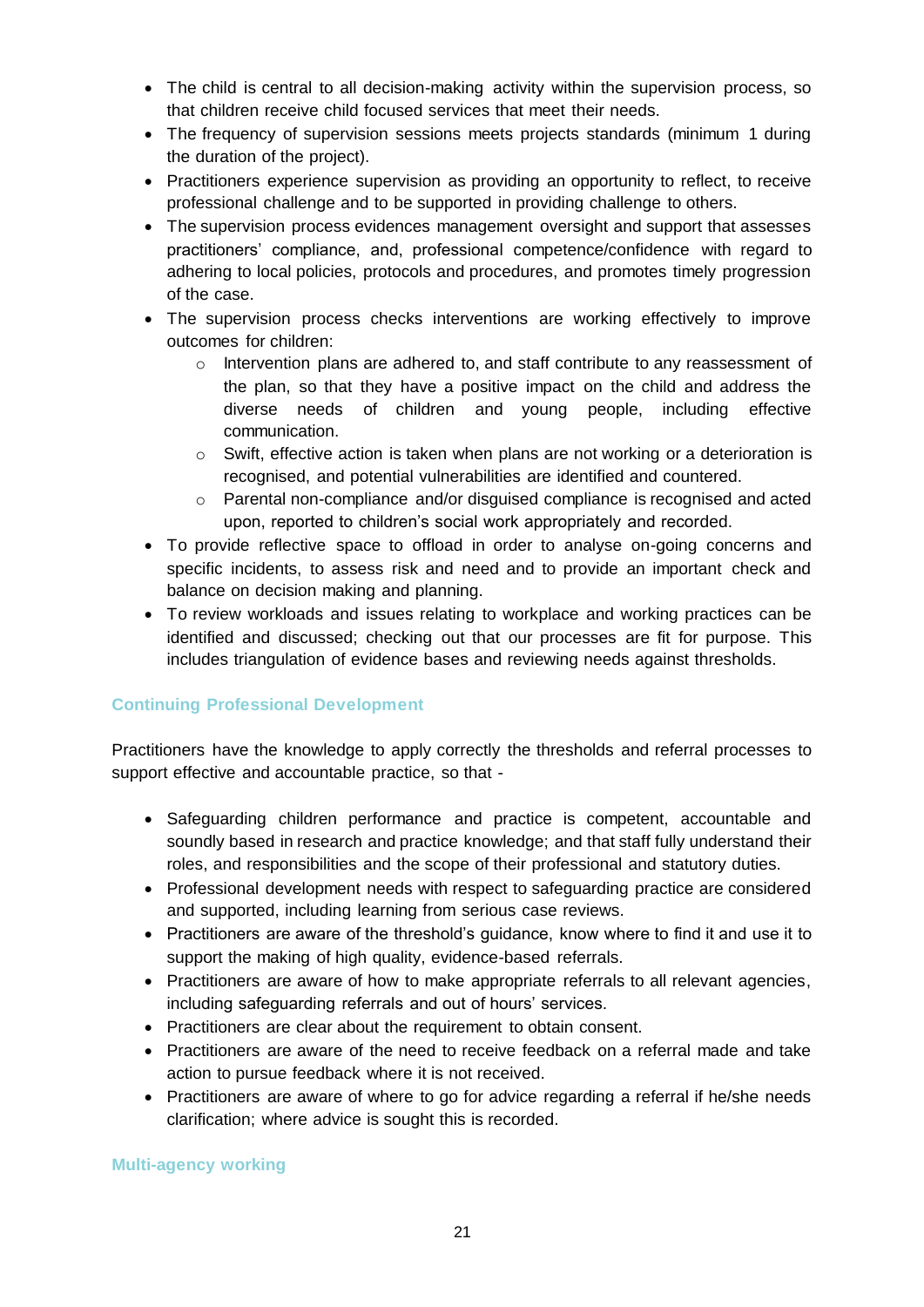To check out the quality of information sharing including core group work, MASE, early help and other appropriate multi-agency meetings so that –

- There is appropriate involvement and engagement in cases.
- Practitioners are aware of, understand and apply information sharing protocols.
- Practitioners review the evidence, prepare reports (using relevant templates) and actively contribute to multi-agency meetings.
- Records of multi-agency meetings are obtained, relevant actions are followed through and reported on as necessary.
- Practitioners are aware of the Bolton LSCB dispute resolution procedures and use these effectively.

## **Voice of the Child**

- Professionals consider what life is like for the child.
- The child's wishes and feelings are gathered and considered in an age appropriate way.
- Wider diversity issues are appropriately identified, understood, addressed and recorded.

## **Personal Support**

- To provide reflective space for the DSL to discuss and work through the personal impact of the safeguarding role and responsibilities. This includes support to address the emotional impact of the work where required.
- Clarify boundaries between support, counselling, consultation and confidentiality in supervision.
- Help the DSL to explore emotional blocks/barriers to their work.
- Create a safe climate for the DSL to reflect on their practice and the impact it has on them as a person.

## **Roles and Responsibilities**

### **The 'supervisor' is responsible for -**

- Sharing the responsibility for making the supervisory relationship work.
- Ensuring confidentiality, subject to child and staff safety.
- Creating an effective, sensitive and supportive supervision.
- Providing suitable time and location.
- Agreeing timescales within which supervision takes place.
- Eliminating interruptions.
- Maintaining accurate and clear records.
- Recording supervision.
- Ensuring that where a change in line management occurs, a handover process is arranged between all parties concerned.
- Ensuring that issues relating to diversity are addressed constructively and positively and provide an opportunity for staff to raise issues about their experience and diversity.

## **The 'DSL' is responsible for –**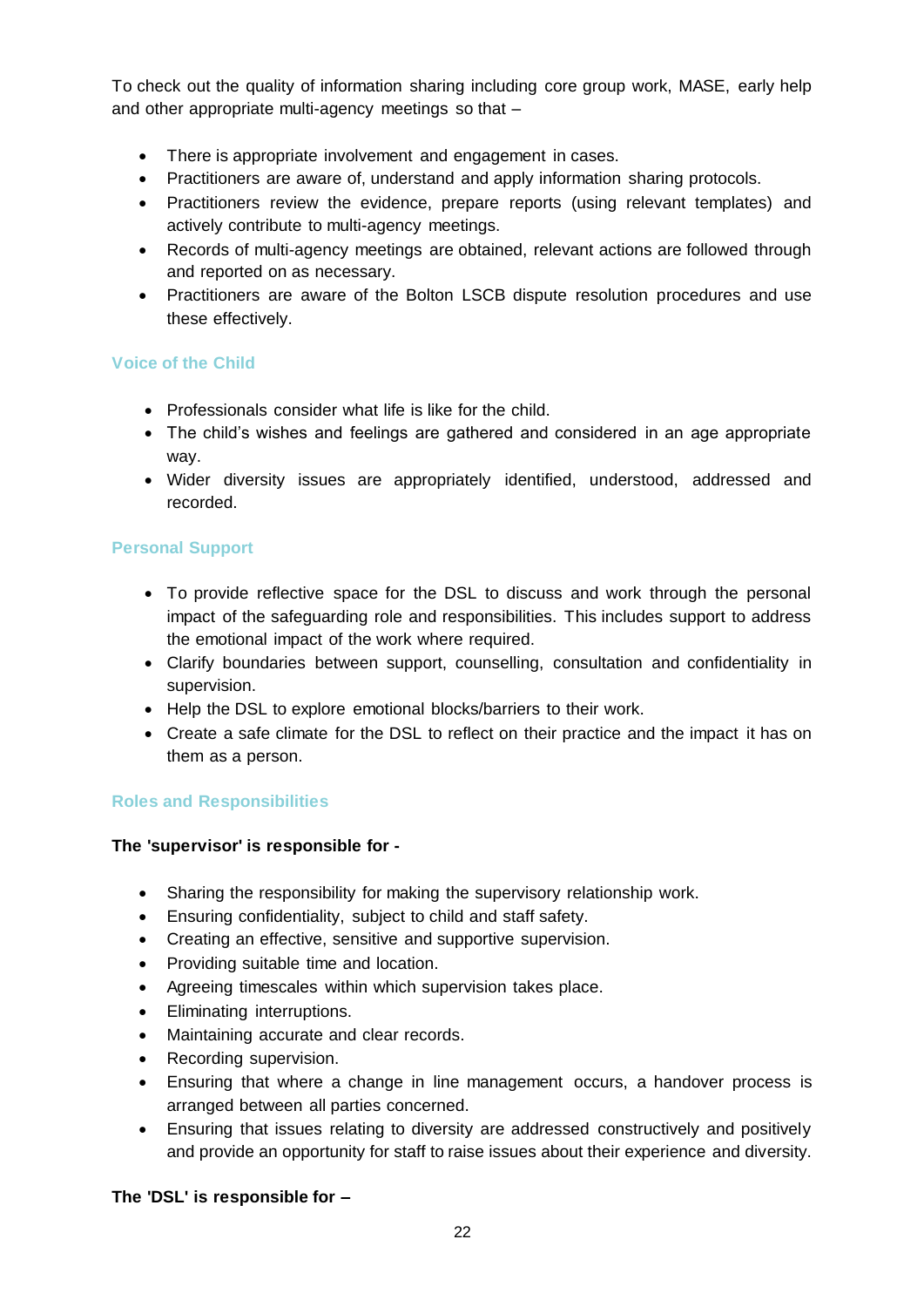- Sharing the responsibility for making the supervisory relationship work.
- Attending regularly, on time and participating actively; being open and honest, raising concerns and seeking support where needed.
- Accepting the mandate to be supervised and being accountable for any actions.
- Preparing appropriately for supervision sessions.
- Ensuring the recording of supervision is reflective of the particular meeting.
- Actively participating in an effective sensitive and supportive supervision.
- Aiming to meet the school's professional standards and ensure the school's professional standards are met.

### **Supervision Model & Methods**

The Model of Supervision is based upon Wonnacott's (2012) 4x4x4 model and is designed to be a practical tool which helps to promote reflective supervision.

The framework includes:

#### **The four stakeholders in supervision:**

Service users, Staff, Head\School and Partner organisations

### **The four functions of supervision:**

Management, Development, Support and Mediation

### **The four elements of the supervisory cycle:**

### Experience, Reflection, Analysis and Action

The four stages of the supervision cycle promote reflective practice, critical thinking and secure decision making. Using it as a basis for discussions can therefore be considered for effective supervision on casework and other opportunities for learning.

| <b>Experience</b> | Working with the DSL to understand what is happening in their current<br>practice. Where this relates directly to work with children\families, it is an<br>opportunity to make sure that their perspective is introduced into the<br>discussion.                                                                                                                                                                                                                                                        |
|-------------------|---------------------------------------------------------------------------------------------------------------------------------------------------------------------------------------------------------------------------------------------------------------------------------------------------------------------------------------------------------------------------------------------------------------------------------------------------------------------------------------------------------|
| <b>Reflection</b> | Engaging with the DSL to explore their feelings, reactions and intuitive<br>responses. This is an opportunity to discuss any anxieties and<br>acknowledge situations where stress may be impacting on their work.<br>Where the discussion relates to specific work with children\families, it is an<br>opportunity to explore any assumptions and biases that might be driving<br>their practice. This can be an important element of working with diversity<br>and promoting anti-oppressive practice. |
| <b>Analysis</b>   | Helping the DSL to consider the meaning of the current situation and use<br>their knowledge of similar situations to inform their thinking.                                                                                                                                                                                                                                                                                                                                                             |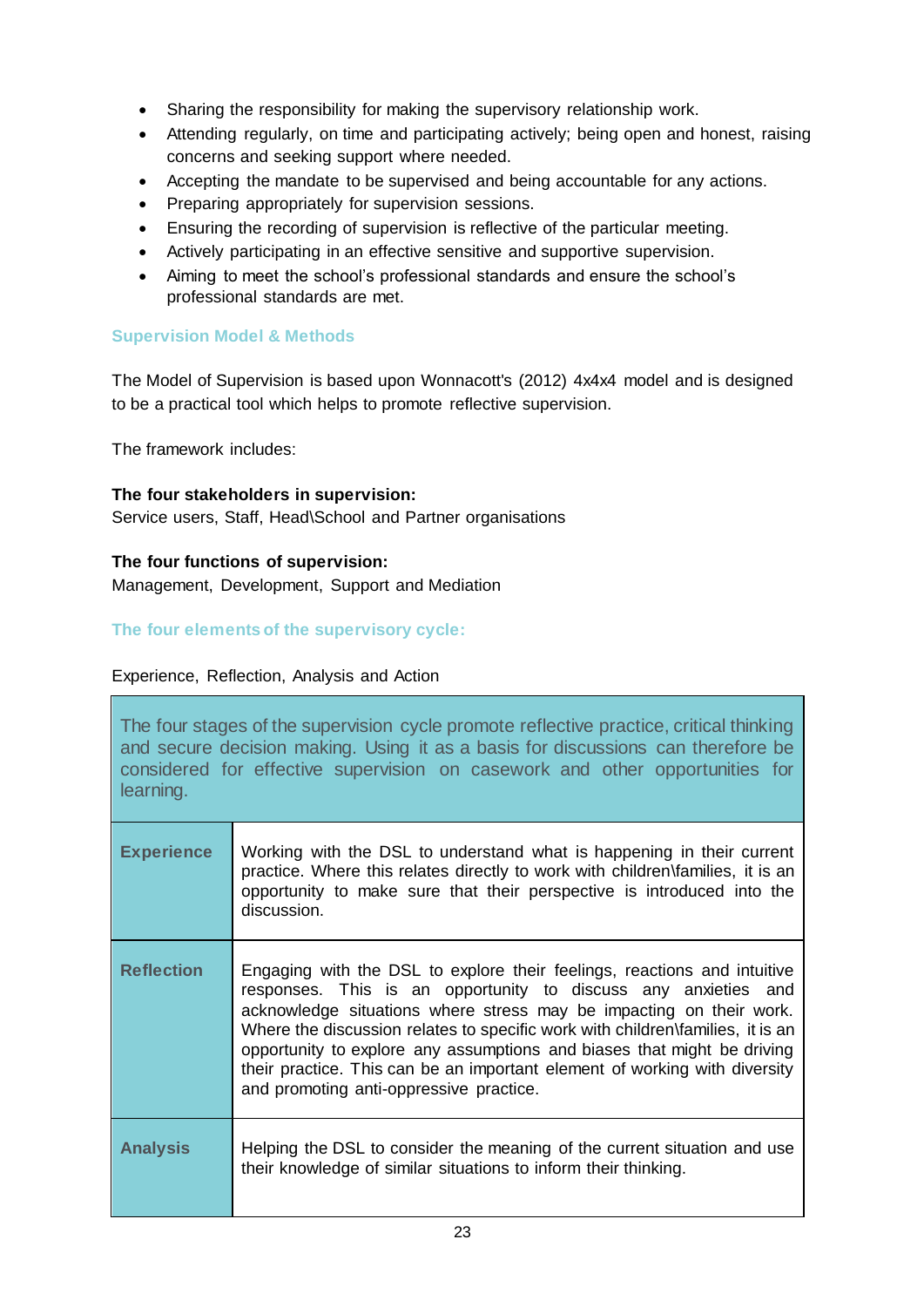| <b>Action</b> | Working with the DSL to identify where they wish the work to get to and<br>how they are going to get there. Action will result in a need to carry<br>out\inform SMART plans. |
|---------------|------------------------------------------------------------------------------------------------------------------------------------------------------------------------------|
|---------------|------------------------------------------------------------------------------------------------------------------------------------------------------------------------------|

Supervision will be undertaken with DSL's responsible for or working with identified vulnerable children and/or their families subject to Early Help support through case work at Early Help. This will not include children who are subject to a child protection, children with social care involvement and children looked after (LAC).

This guidance is primarily where 'one to one' supervision that takes place in private at a prearranged time with an agreed agenda and preparation on behalf of both parties. Supervision of DSL's will be offered externally by the project's social worker. Internally supervision of staff delivered within school may continue depending on the school's policy \ management structure. This provision is not to supersede or replace any existing supervision arrangements, structures or policies that occur with regard to the support of the DSL's.

### **External supervision of DSL's**

This will be supervision from the project social worker as part of the agreed supportive structure. The head teacher will maintain oversight of this arrangement. Supervision records should in this case be shared with the DSL's manager who has agreed this supervision arrangement, in order to maintain oversight and ensure actions are followed through.

### **Other methods of supervision**

It is recognised that supervision is an on-going process that takes place in other ways. The two other main methods are outlined below. They have a place but should not replace planned, formal, recorded, one to one session.

### **Group safeguarding supervision**

In some cases, it may be necessary to conduct a group safeguarding supervision. This is a session where there may be several staff involved in direct child protection/safeguarding work with a specific child/ family. There are many benefits to be gained from group supervision including problem solving, peer group learning and giving and receiving strong feedback within a supportive setting.

In group supervision the roles and responsibilities of the supervisor and supervisees should be the same with the added principles:

- The group should clarify and agree the boundaries of confidentiality
- The records should reflect that this was a group supervision.

Convening group supervision is not a recorded outcome of this project.

### **Unplanned or "ad-hoc" supervision**

The frequency of the project supervision means that staff may have to 'check something out' with a supervisor, obtain a decision or gain permission to do something in between formal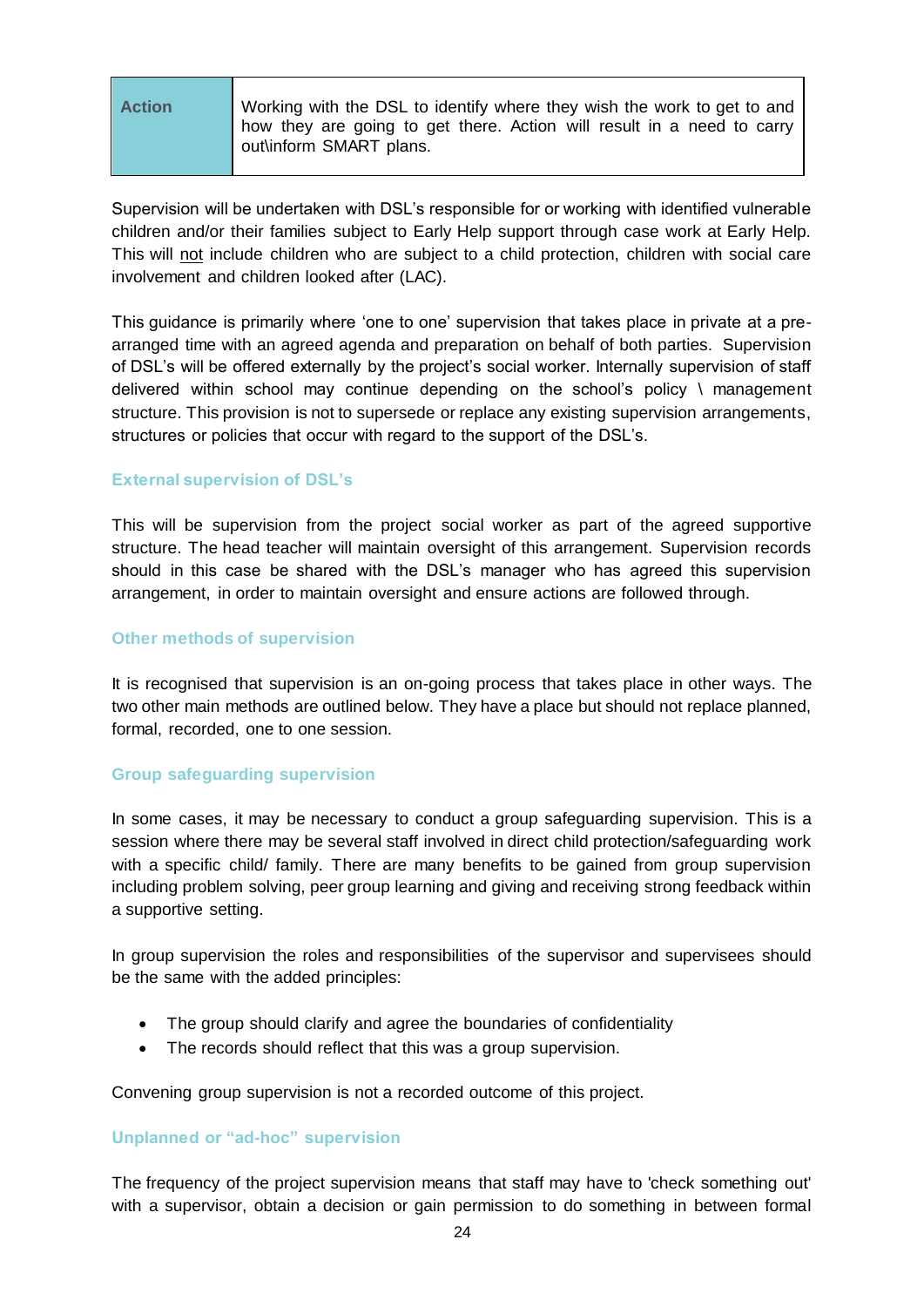supervision sessions. In addition, where there are additional or escalating concerns for a child, the DSL may feel the need to communicate more frequently about thresholds, decision making, disagreements between agencies etc.

This form of supervision is a normal and acceptable part of the supervisor\DSL relationship. However, the following points should be considered when unplanned or ad-hoc supervision occurs:

- Any decisions made with regard to a child or family should be clearly recorded. (Please see [Appendix 2: F](https://gloucestershirechildcare.proceduresonline.com/files/app_3_sup_agree.docx)amily record**)**.
- This does not negate or replace the formal agreed supervision sessions.
- The number of contacts (phone calls, emails etc.) will be monitored and recorded.

## **Frequency of Safeguarding Supervision**

The frequency of supervision will be a minimum of one session during the duration of the project. This does not replace or negate the DLS's supervision in regard to non-DSL related matters, duties or their performance, worker specific and non-child-related discussions, professional development and personal issues.

The supervisor and DSL will agree on the duration of the supervision taking into account individual experience and the complexity of individual cases.

If there are non-DSL specific circumstances such as personal difficulties, difficult professional relationships within school, performance issues or health related issues, supervisor to signpost DSL to their Staff care policy.

## **Supervision Agreement**

A sample supervision contract is provided in Appendix 1. At the contracting / introduction meeting, the supervision contract will be discussed by all parties (this may include the DSL's manager/head teacher), signed and copied to the file.

## **Preparing for supervision**

Both parties should prepare themselves for the meeting including:

- Review previous notes and agreed actions on-going between sessions.
- Hold any preparatory discussions if needed, to ensure the meeting has maximum impact.
- Alert each other if there are new 'significant' agenda items.
- Parents' consent gained before their details can be explicitly shared with supervisor.

### **Supervision Agenda**

Each person in supervision will have their own style and approach, the following agenda is provided as a checklist to ensure that all core items are covered.

- Welcome and informal opener.
- Setting agenda both parties to input.
- General offload and information sharing.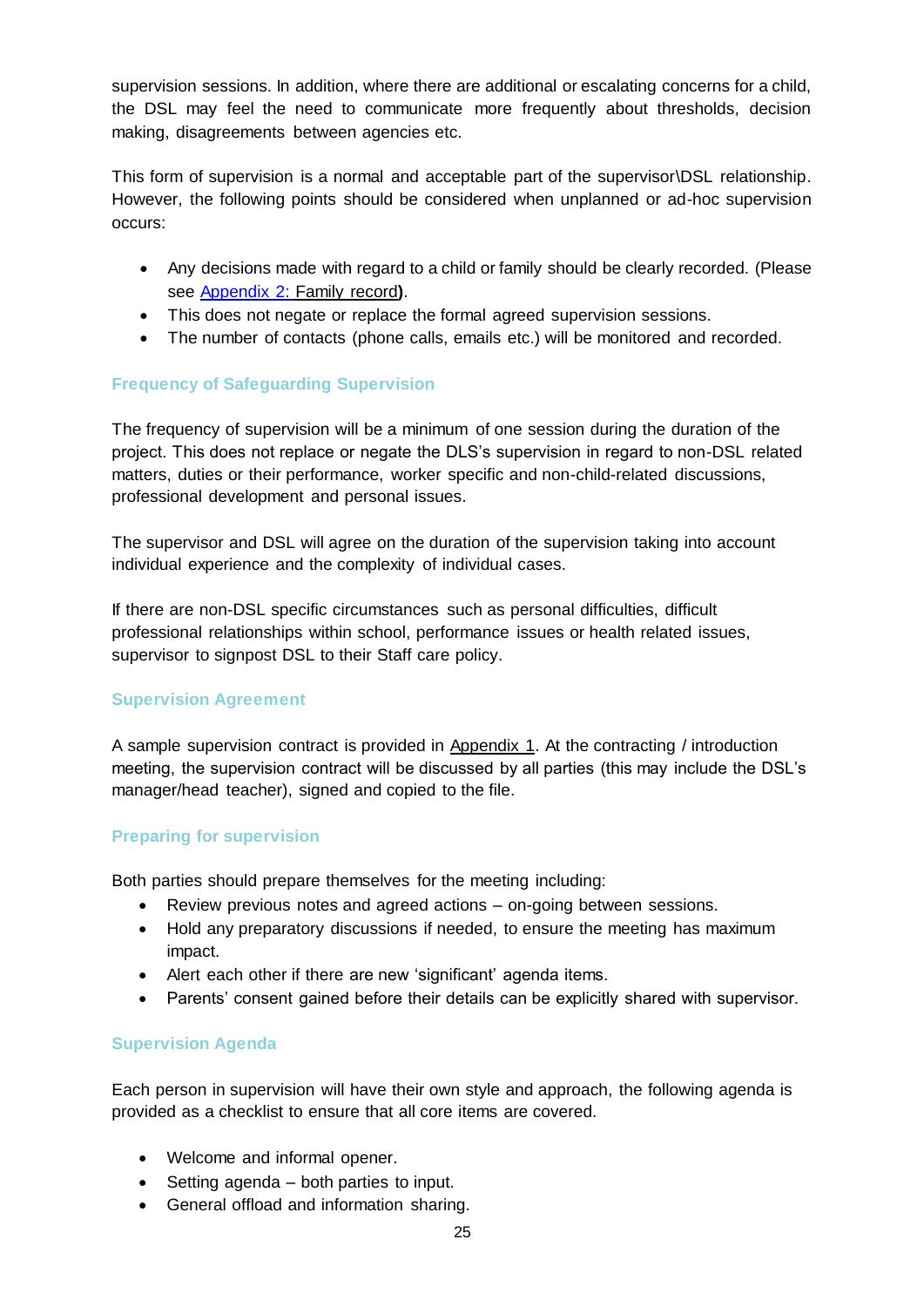- Review notes and agreed actions from previous meeting.
- Specific case load issues discussed.
- Check core group meetings etc. attended, minutes received. Any drift and delay? Has this been acted upon? Step down arrangements in place and being monitored?
- Problem solving and finding solutions.
- Recognise and celebrate achievement.
- AOB.

### **Location/environment**

Creating the right environment is an important element but we must accept that this is not always possible within school; however, we should strive to:

- Have a quiet private space to allow for open discussion.
- Ensure a relaxed atmosphere possibly with refreshments.
- Try to avoid telephone interruptions.
- Prioritise this time and avoid interruptions.
- Make sure you keep to agreed starting and stopping times.
- Consider the time of day supervision is scheduled.

#### **The problem-solving cycle**

The following model is included to provide a method to ensure reflection and analysis on cases. Often the stages of reflection and analysis are not included, and the tendency is to jump directly from the experience to plans and action.

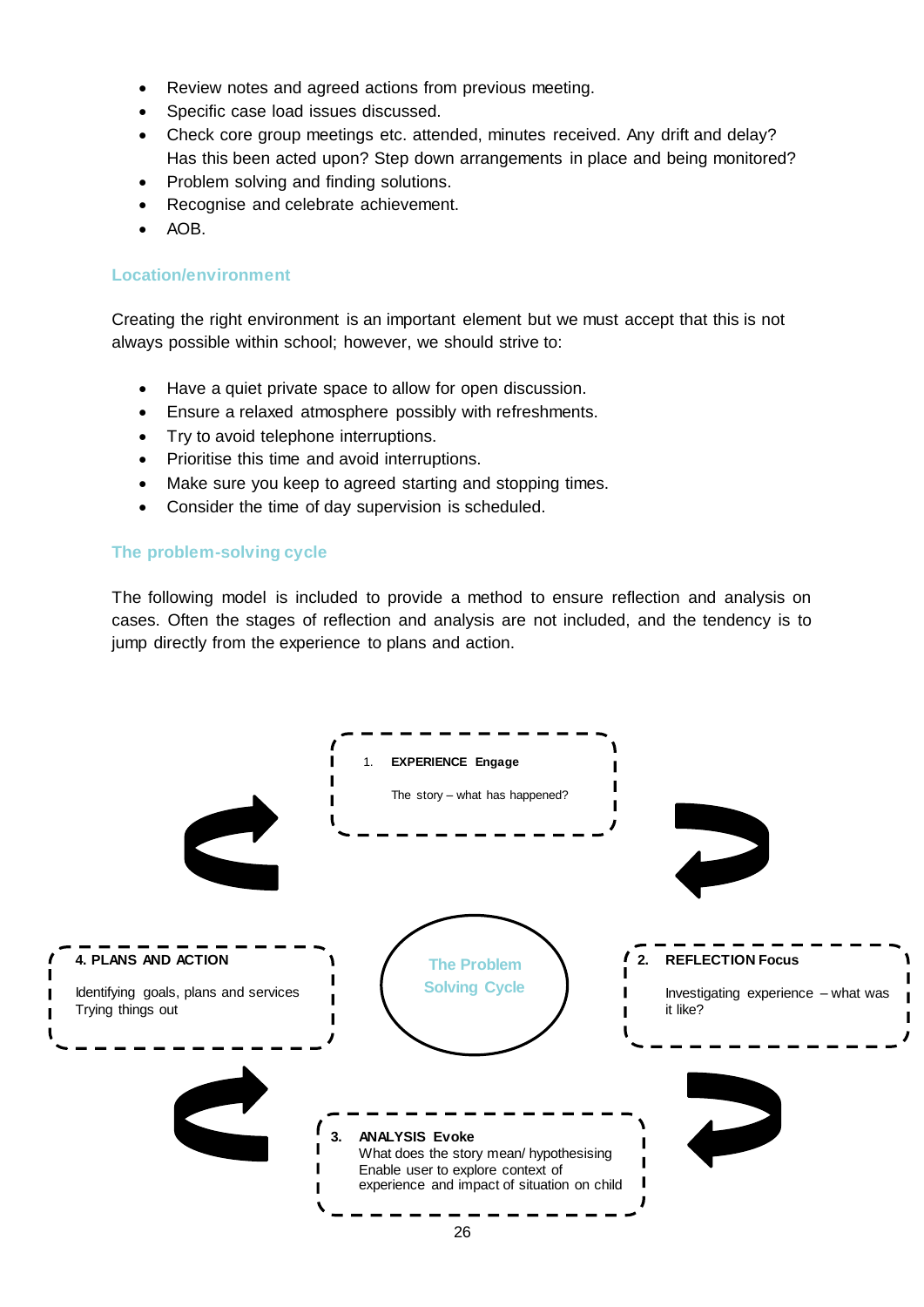## **Recording**

(Please see Appendix 3: Supervision record**)** 

Recording should follow the principle that-

- All supervision sessions must be recorded by the supervisor.
- Records of supervision should be signed and dated by supervisor and DSL.
- All records of supervision are confidential and should be stored securely by the supervisor. They will be subject to inspection and audit.
- Records should ensure management decisions of individual cases through supervision are recorded on the appropriates child's file.
- DSL must gain parents' consent before their details can be explicitly shared with supervisor.

## **Quality Assurance**

Supervision files will be subject to inspection and audit.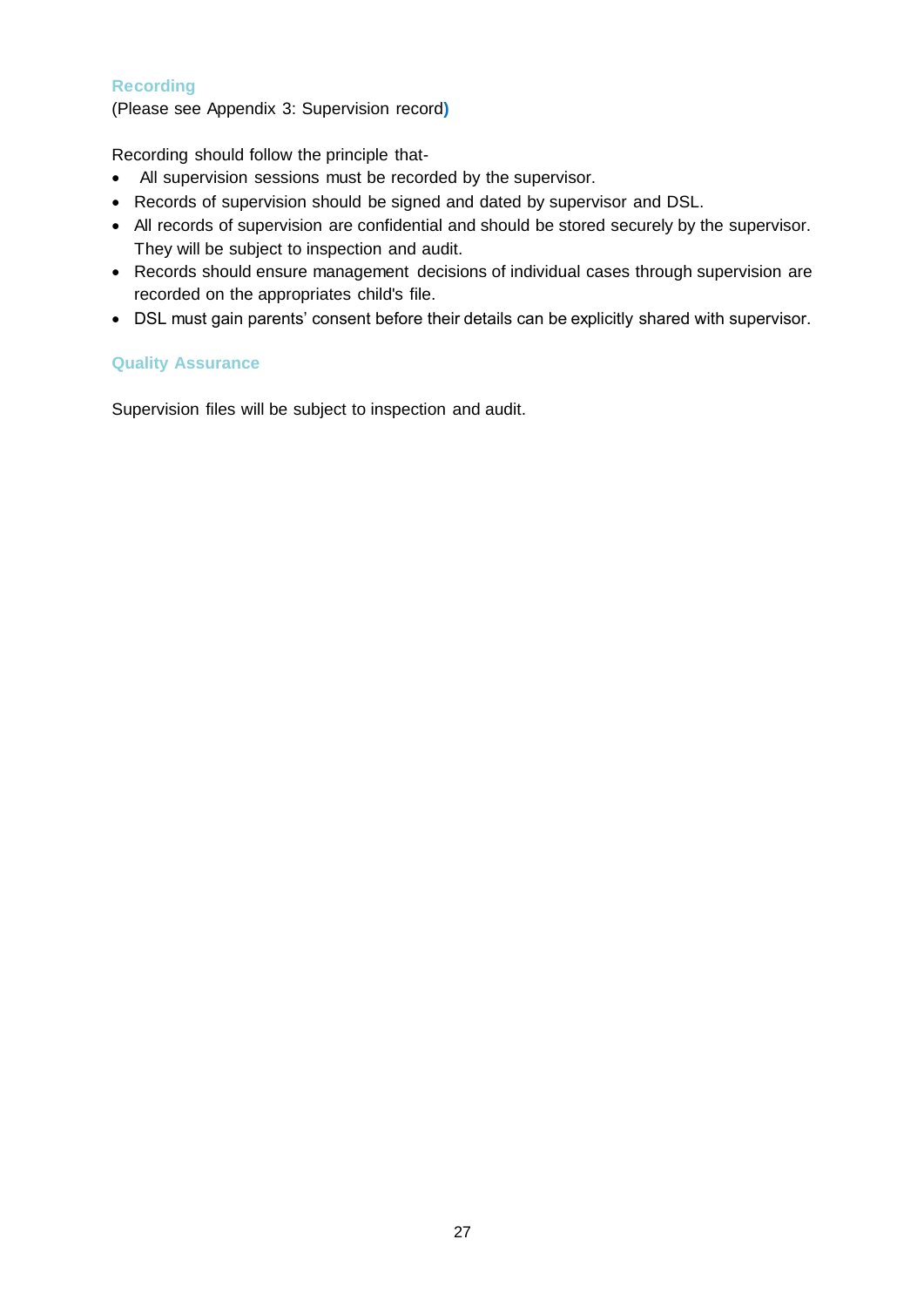## <span id="page-27-0"></span>**Supervision Agreement**

This is an agreement between ………………………………. and ………………………………. which outlines the agreement for the two-way supervision process.

- 1. Formal supervision will take place on…………. for a maximum of 2 hours. The venue will normally be at your school.
- 2. Additional ad-hoc supervision will be available as and when required. Any decisions made during such supervision will be recorded.
- 3. Supervision dates will be mutually agreed in advance.

If supervision has to be cancelled for any reason, it is the responsibility of both parties to rearrange as soon as possible.

We will try and ensure that the supervision time is uninterrupted (barring emergencies) and that privacy can be maintained.

A joint agenda will be prepared at the start of each supervision session. Both parties are expected to prepare and bring relevant issues for discussion.

A record will be kept of supervision discussions will be stored electronically in the designated secure drive. The names of the children (but not the detail) will be noted on the personal supervision record.

DSL must gain parents' consent before their details can be explicitly shared with Supervisor.

Ordinarily, only the parties to the supervision record will have access to it. It is not, however, a confidential document and may be used in a different context e.g. for audit purposes, legal proceedings, SCR etc.

Signature of Supervisor:

………………………………………………………………………………………….

Signature of Supervisee:

……………………………………………………………………………………………

Date:………………………………………………………….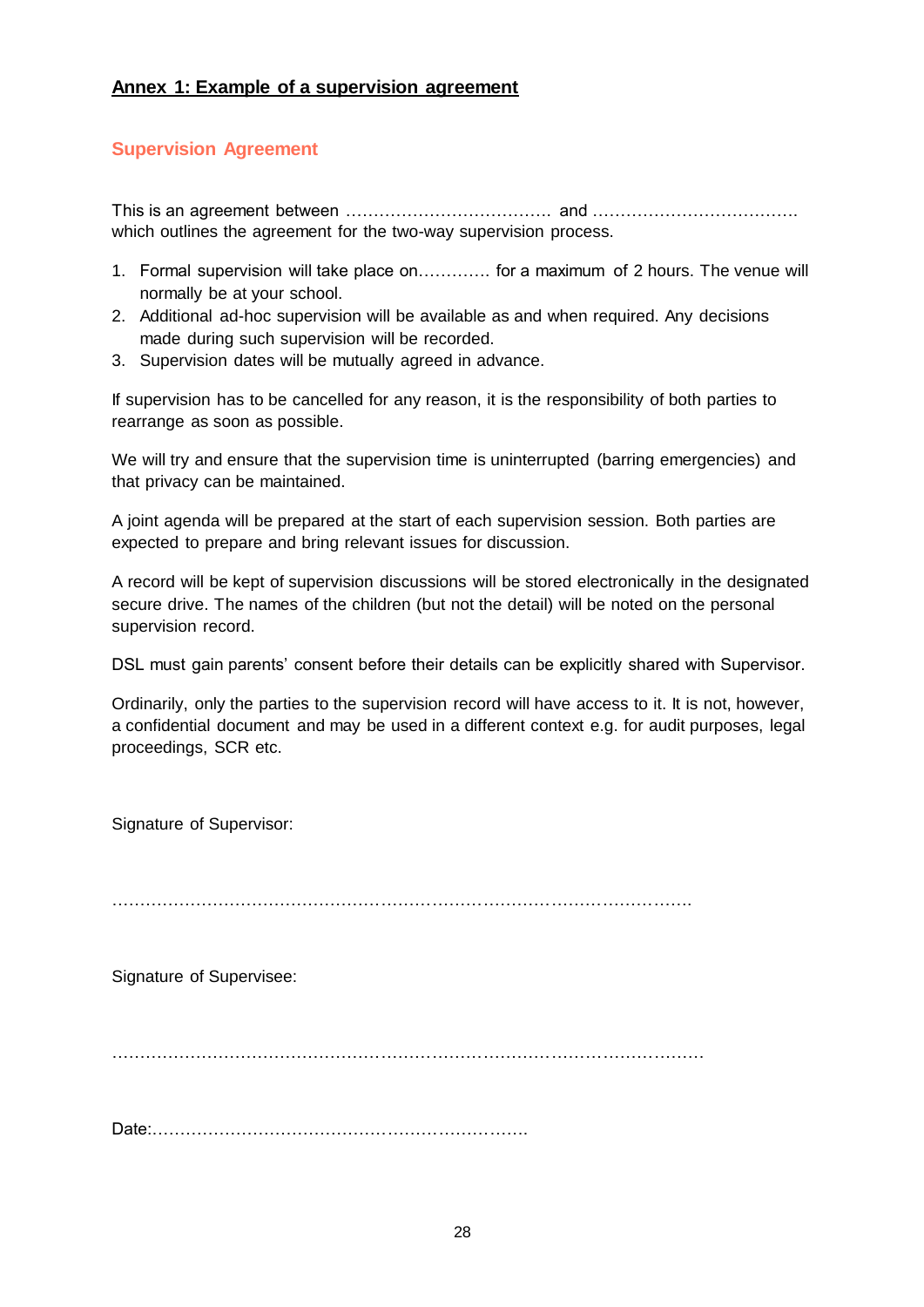## <span id="page-28-0"></span>**Annex 2: Example of Supervision Family Record**

## **Designated Safeguarding Lead Supervision Recording Individual CYP/Family Record**

#### **School name:**

### **Record of Case Supervision**

| Yes | No        | Not applicable |
|-----|-----------|----------------|
| Yes | <b>No</b> | Not applicable |
| Yes | <b>No</b> | Not applicable |
| Yes | <b>No</b> | Not applicable |
| Yes | <b>No</b> | Not applicable |
|     |           |                |

## **Signature of Supervisor:**

…………………………………………………………………………………………..

## **Signature of Supervisee**:

……………………………………………………………………………………………

**Date:** ………………………………………………………….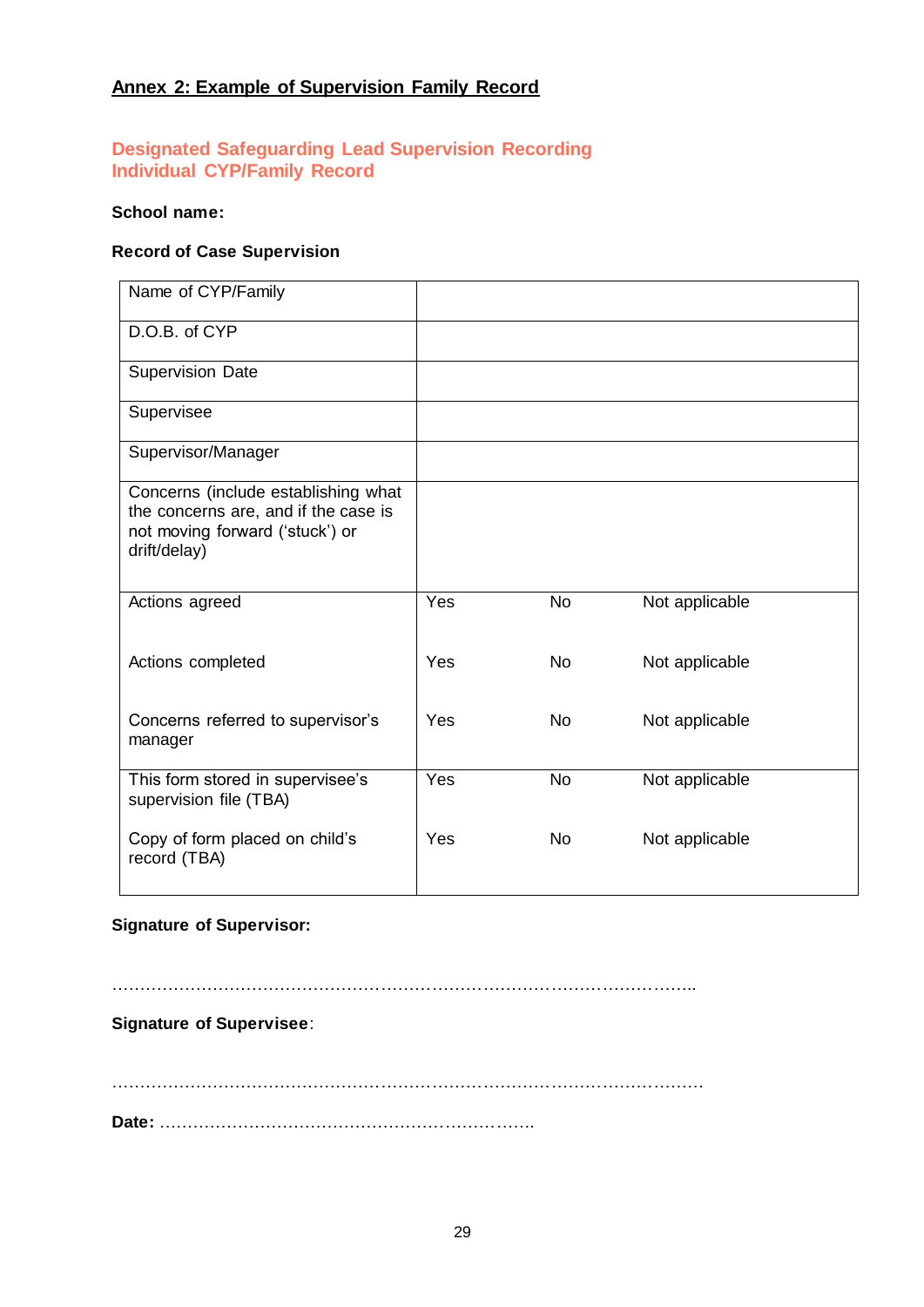## <span id="page-29-0"></span>**Record of Safeguarding Supervision**

| <b>DSL</b> |  |
|------------|--|
| Supervisor |  |
| Date       |  |

## **Agenda Items**

- 1. Review of agreed action points from last meeting/matters arising
- 2. Supervision Prompt Sheet
- 3. Discussion under 3 key functions
- 4. AOB and date of next meeting

| <b>Review of previous supervision session</b>                                                                                                                                                                                                                                                                                                                                                      |  |  |
|----------------------------------------------------------------------------------------------------------------------------------------------------------------------------------------------------------------------------------------------------------------------------------------------------------------------------------------------------------------------------------------------------|--|--|
| <b>Progress on actions</b>                                                                                                                                                                                                                                                                                                                                                                         |  |  |
| <b>Notes of discussion</b>                                                                                                                                                                                                                                                                                                                                                                         |  |  |
| Management e.g.<br>Reviewing performance in relation to<br>safeguarding practice<br>Application of safeguarding policies and<br>$\bullet$<br>procedures<br>Safeguarding roles and responsibilities<br>Development and monitoring of action<br>plans<br>Monitoring safeguarding workload                                                                                                            |  |  |
| Professional Developmente.g.<br>Identifying preferred learning style and<br>$\bullet$<br>barriers to learning<br>Assessing development needs and<br>$\bullet$<br>identifying learning opportunities<br>Giving and receiving constructive<br>$\bullet$<br>feedback on performance<br>Reflecting on learning opportunities<br>$\bullet$<br>undertaken and applying that learning to<br>the workplace |  |  |
| Support e.g.<br>Enabling and empowering expression of<br>feelings in relation to the work role<br>Discussion of personal issues impacting<br>$\bullet$<br>on performance at work                                                                                                                                                                                                                   |  |  |
| Names of individual children discussed:<br>The details of a discussion of an individual<br>child should be recorded in the child's                                                                                                                                                                                                                                                                 |  |  |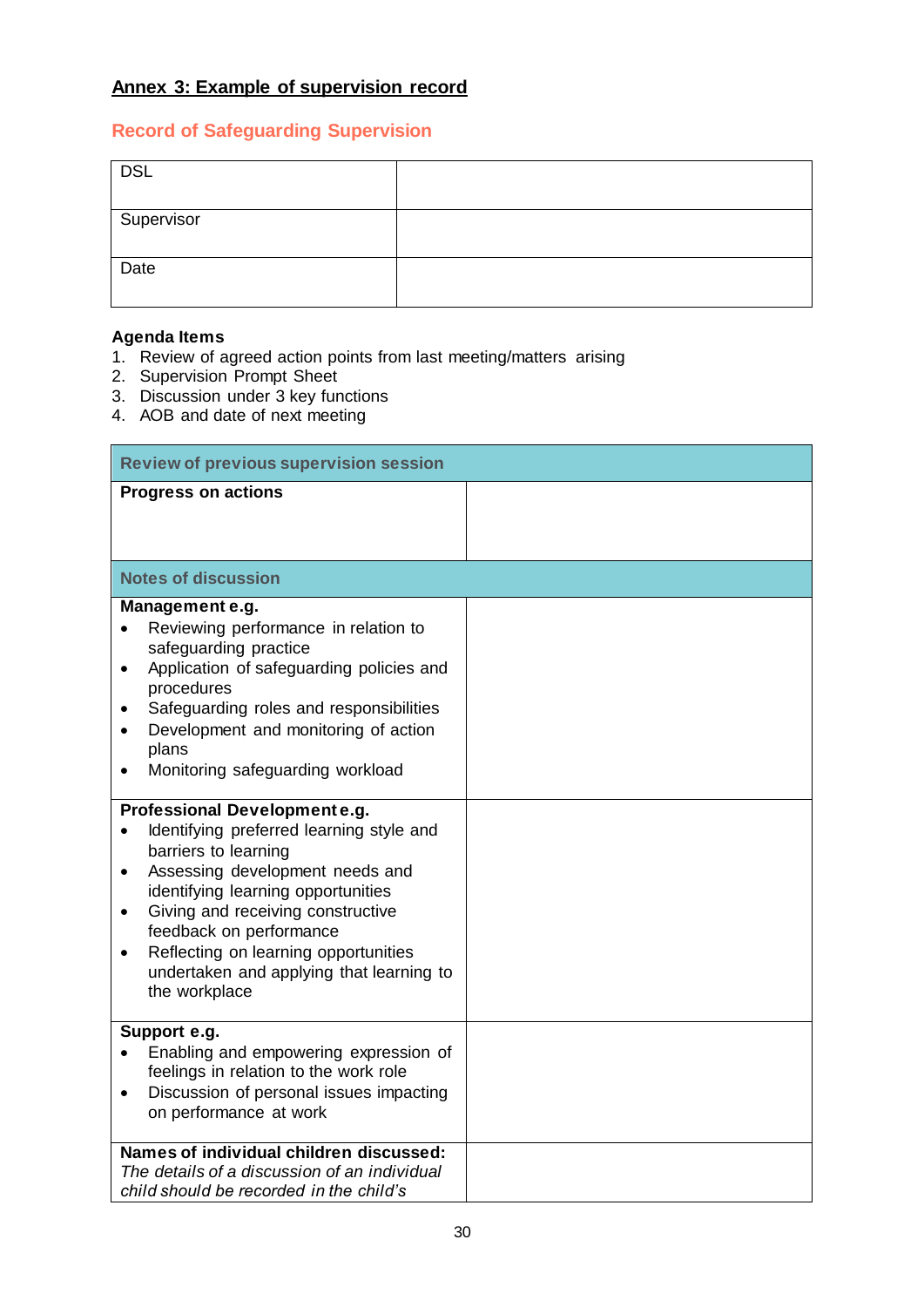| individual record once DSL has gained<br>parents' consent. |                       |         |         |  |
|------------------------------------------------------------|-----------------------|---------|---------|--|
| <b>Actions agreed</b>                                      |                       |         |         |  |
| <b>Management</b>                                          | <b>Agreed Actions</b> | By whom | By when |  |
| <b>Professional</b><br><b>Development</b>                  | <b>Agreed Actions</b> | By whom | By when |  |
| <b>Support</b>                                             | <b>Agreed Actions</b> | By whom | By when |  |

DSL's signature:

………………………………………………………………….

Supervisor's signature:

………………………………………………………………….

Date of Next Meeting:

………………………………………………………………….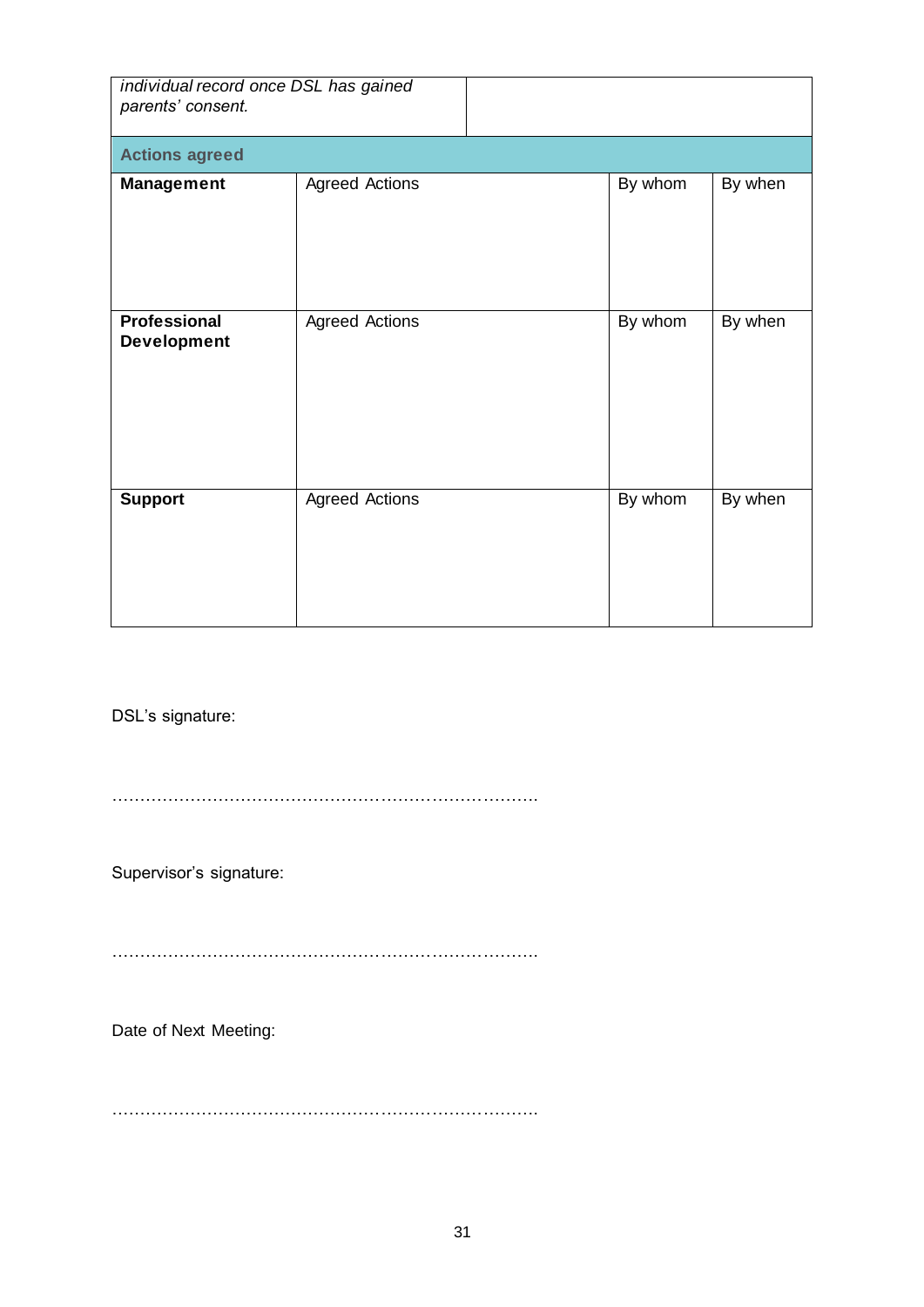## <span id="page-31-0"></span>**Appendix C: An Introduction to our Supervising Designated Leads (DSL) in Education Program**

## **1. Introduction**

Designated Safeguarding leads require and have a right to supervision. Effective supervision will ensure organisational and professional goals are achieved within a context of support and accountability.

## **2. Aims**

Supervision can be defined as 'a means of making explicit the aims of the parties to work toward agreed goals in agreed ways'.

Both parties must work towards a shared perception of, and commitment towards, supervision based on clarity about agreed roles, responsibilities and expectations. The responsibilities of both supervisor and supervisee are listed below.

Supervisors and supervisees have a joint responsibility to constructively contribute to the supervisory process and need to be familiar with this policy and procedure.

Supervision should be a positive experience that enables supervisor and supervisee to develop a common understanding of how they will work together.

## **3. Objectives**

- 1. To ensure clarity about roles and responsibilities.
- 2. To ensure we meet objectives.
- 3. To ensure quality of service to service users.
- 4. To develop a suitable climate for practice.
- 5. To assist professional development.
- 6. To help reduce stress in the workplace.
- 7. To ensure we have the resources to carry out our work.
- 8. To promote effective staff care.
- 9. To monitor and manage workload including work planning and the use of time.
- 10. To provide support and guidance on individual cases/projects.
- 11. To discuss any personal issues which may be impacting on the individual's performance at work.

## **4. The Key Principles of Supervision are:**

- The best interests of the families and the service are at the heart of the supervision.
- Supervision is a shared responsibility.
- Supervision is regular with minimal interruptions.
- Supervision involves the four functions: management, development, mediation and support.
- Supervision promotes anti-oppressive practice.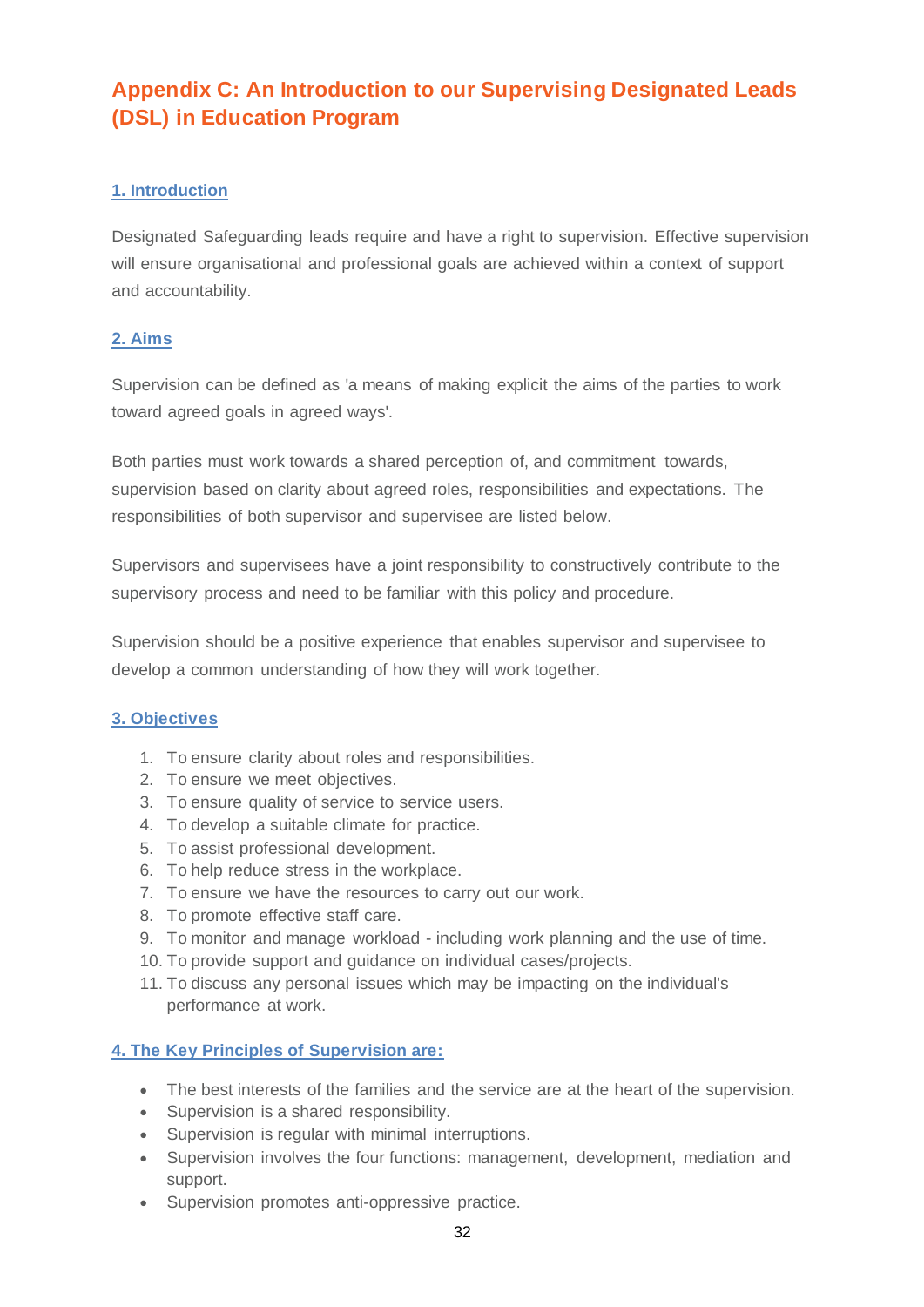## **5. Method**

Central to the policy is the emphasis on Contract. This will apply to all staff and form the basis of an agreed framework for individual supervision. The Supervision Contract form will be agreed and signed by both parties.

Supervision will consider and reflect on the performance of the supervisee, providing constructive feedback on work completed.

Supervision is the appropriate forum to ensure that staff have the support that they need to deal with issues relating to any complaints, discrimination or racism from service users, customers or colleagues.

In order to promote effective supervision, a structure has been developed which will provide all staff with an opportunity to meet with their line manager at specified intervals for formal, agenda based, and supervision sessions.

## **6. Rights and Responsibilities of Designated Safeguarding Lead**

- To receive effective and sensitive supervision.
- To be treated in an anti-oppression manner.
- To have own feelings and opinions.
- To learn from mistakes, to be unsure or not to know.
- To be listened to.
- To be briefed about changes.
- To have experience and contribution acknowledged.
- To participate in problem solving by reflecting and explore options.
- To challenge decisions, they do not agree with and reach a resolution with the supervisor.
- The right to call on a third party, usually the supervisee's line manager, if the supervisee is unhappy with the quality of supervision, the supervisor's practice or there are other issues that they feel have not been resolved. In such circumstances the supervisee will be respected for their decision to seek an alternative way to resolve their concerns.

### **7. Responsibilities of Supervisor and Designated Safeguarding Lead**

- To share responsibility for making supervision work.
- To accept the mandate to be supervised/accountable (supervisee).
- To negotiate a supervisory contract.
- To attend regularly and on time.
- To have an agenda and participate actively.
- To be open and share information.
- To seek and use quidance and knowledge appropriately.
- To promote anti-oppressive practice and behaviour.
- To take responsibility for own feelings.
- To work towards achieving agreed action plans.
- To inform supervisor/supervisee if plans cannot be achieved.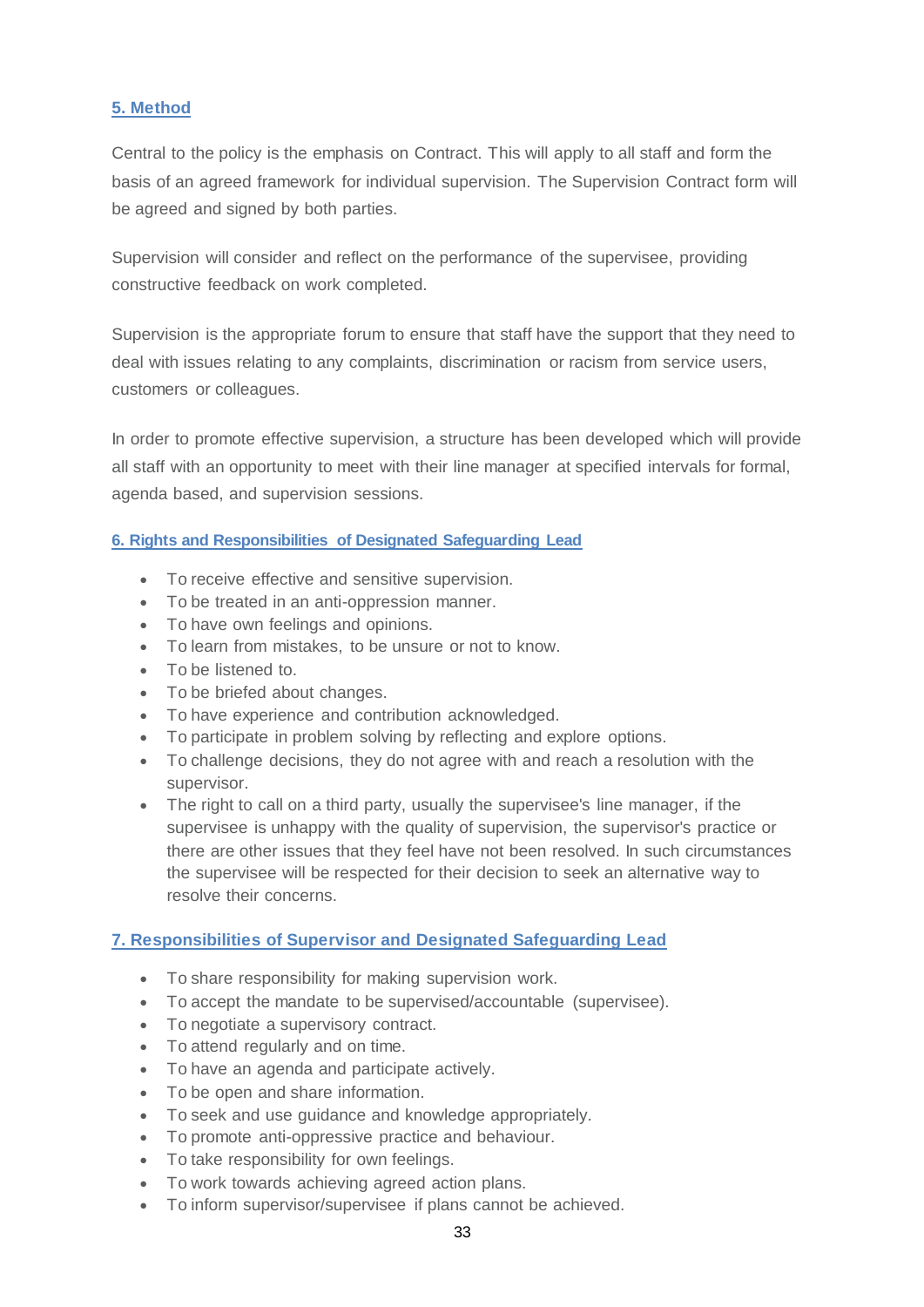- To promote the best interests of the service users.
- To accept responsibility for own performance.
- To be active in the pursuit of own development (supervisee).
- To be clear and honest in seeking assistance.
- To be responsible for own learning (supervisee).
- To give and accept constructive feedback.
- To identify own potential (supervisee).
- To use time effectively and in accordance with agency expectations.
- To take appropriate action to care for self.

### **8. Professional and Personal Development**

The Directorate recognises the value and importance for staff to have opportunities for professional and personal growth and development within their work.

During supervision, sufficient time should be allocated to consider training needs and planning how areas for further development can be addressed. Where appropriate both parties can agree development time outside of supervision. It is necessary to have a clear purpose in allocating this time and for it to be discussed in supervision sessions that follow.

In allocating development time, the supervisor must consider the impact on current workloads and other team members. There will be times when current work demands will over-ride the allocation of development time.

### **9. Recording Supervision**

Supervision must be recorded with written evidence of discussions that take place and decisions/plans agreed. A copy of the supervision record must be given to the supervisee.

Where appropriate decisions made during supervision about a young person should be recorded and stored on the young person's file, ideally in RAISE.

## **10. Confidentiality within Supervision**

It is important for staff to be comfortable in discussing all aspects of their work. To encourage this, there needs to be clarity as to what will happen to information discussed. The supervisor must clarify this with all employees.

As a general rule, information shared within supervision will be treated as confidential in that it should be handled with sensitivity, and only shared on a 'need to know' basis. In most circumstances this will be clear to both parties, but its practical application will depend on developing trust and partnership between supervisor and supervisee.

## **11. Dealing with Problems**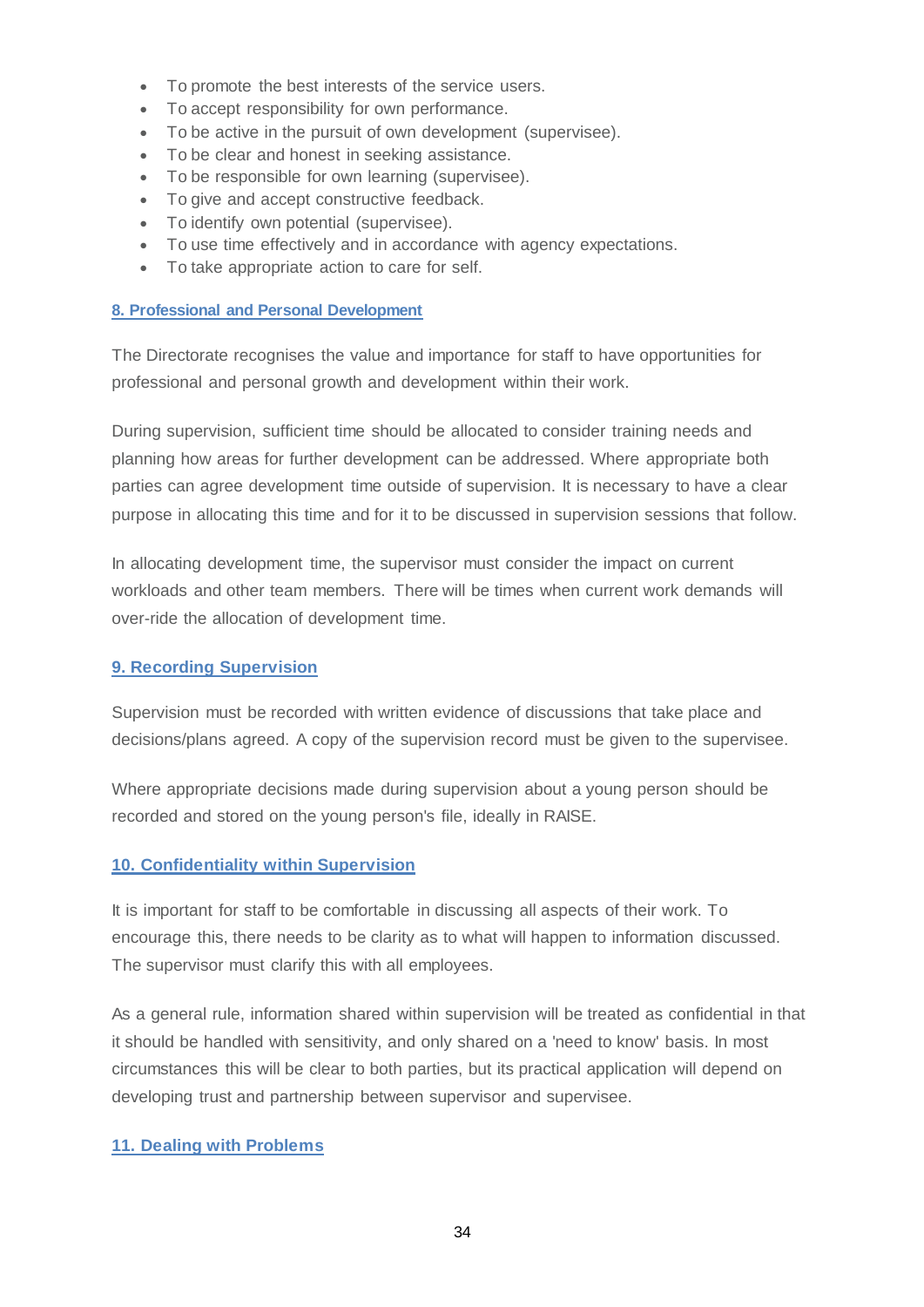It is important that both parties take prompt action to overcome difficulties within supervision. Supervisor and supervisee need to be aware of potential blocks to effective supervision such as interruptions and lack of space. They should consider how to tackle these.

Where difficulties do arise, it is the responsibility of supervisor and supervisee to address these in an open and positive manner.

It is also important that both parties listen to each other and do not personalise problems.

If the supervisor and supervisee encounter difficulties, they cannot resolve it is everyone's interest to involve a third party (usually the supervisor's line manager) to help resolve any issues.

## **12. Informal Supervision**

The supervision policy focuses on formal supervision, but many decisions are made informally between supervisor and supervisee.

Whilst informal supervision is an important aspect in the development of the relationship between supervisor and supervisee it is necessary to consider how informal decisions are recorded. This is the responsibility of both parties who will agree whether a written record is required and who is responsible for recording this.

## **13. Desired Outcomes from a Supervision**

- Formal supervision will take place at regular intervals (every 4-6 weeks).
- An agreed, written record exists.
- Where applicable service user files have record of decisions made in supervision.
- Both parties work towards agreed Children's Services, professional objectives.
- Assists process of professional development.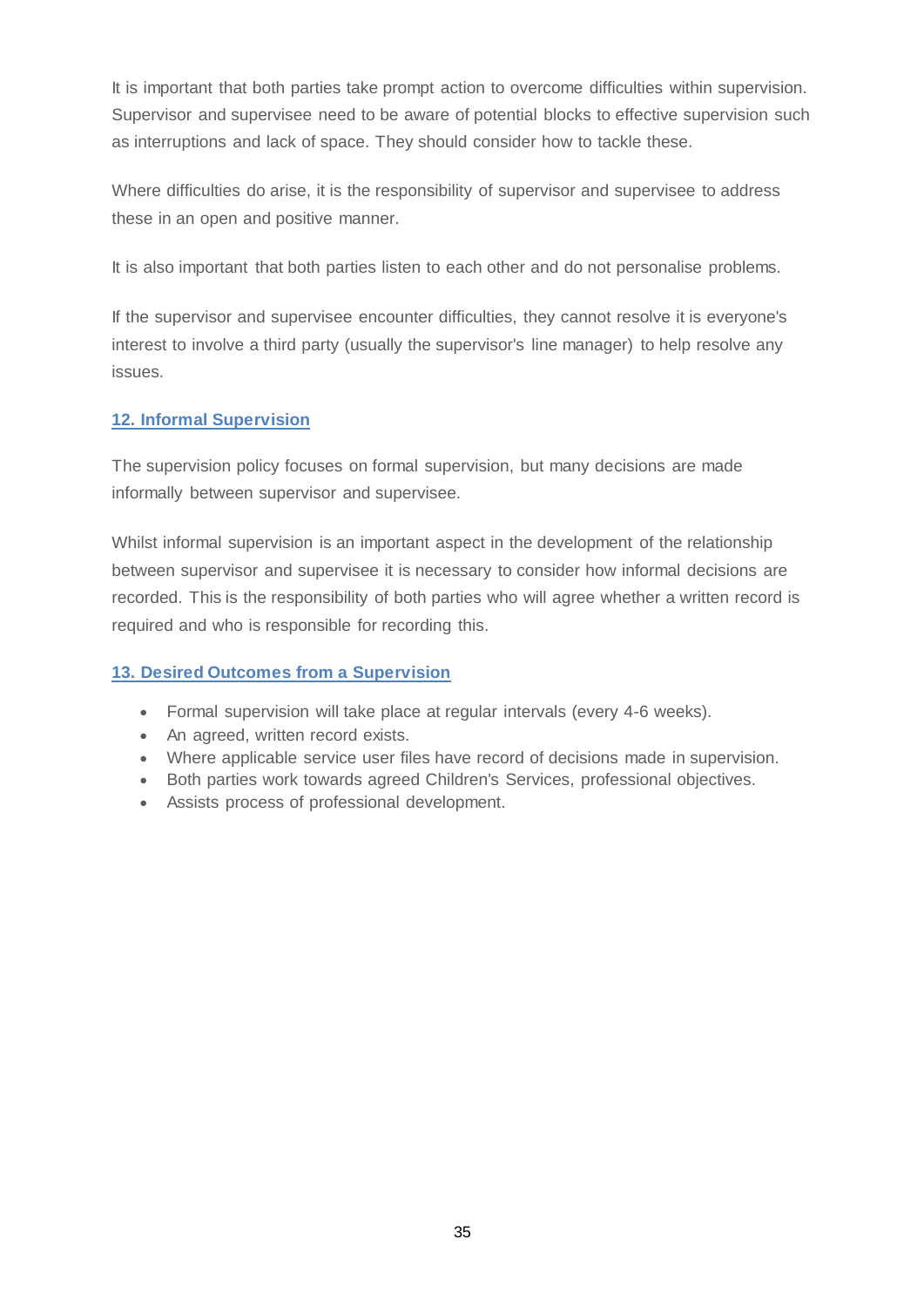## **At the First Session**

| <b>Task to be complete</b>                                               | <b>DSL</b> | <b>Supervisor</b> |
|--------------------------------------------------------------------------|------------|-------------------|
| Contracting / outlining the relationship meeting.                        |            |                   |
| Identify and outline specific learning goals from the<br>relationship.   |            |                   |
| Define expectations.                                                     |            |                   |
| Determine accountability measures.                                       |            |                   |
| Establish ground rules                                                   |            |                   |
| Defining and maintaining confidentiality.                                |            |                   |
| Establishing protocols to work through difficult<br>situations.          |            |                   |
| Discuss follow-up.                                                       |            |                   |
| Sessions and actions.                                                    |            |                   |
| Confirm time frames / Frequency of meetings.                             |            |                   |
| Ownership and accountability.                                            |            |                   |
| Preparation, before the session and accountability<br>after the session. |            |                   |
| Consent                                                                  |            |                   |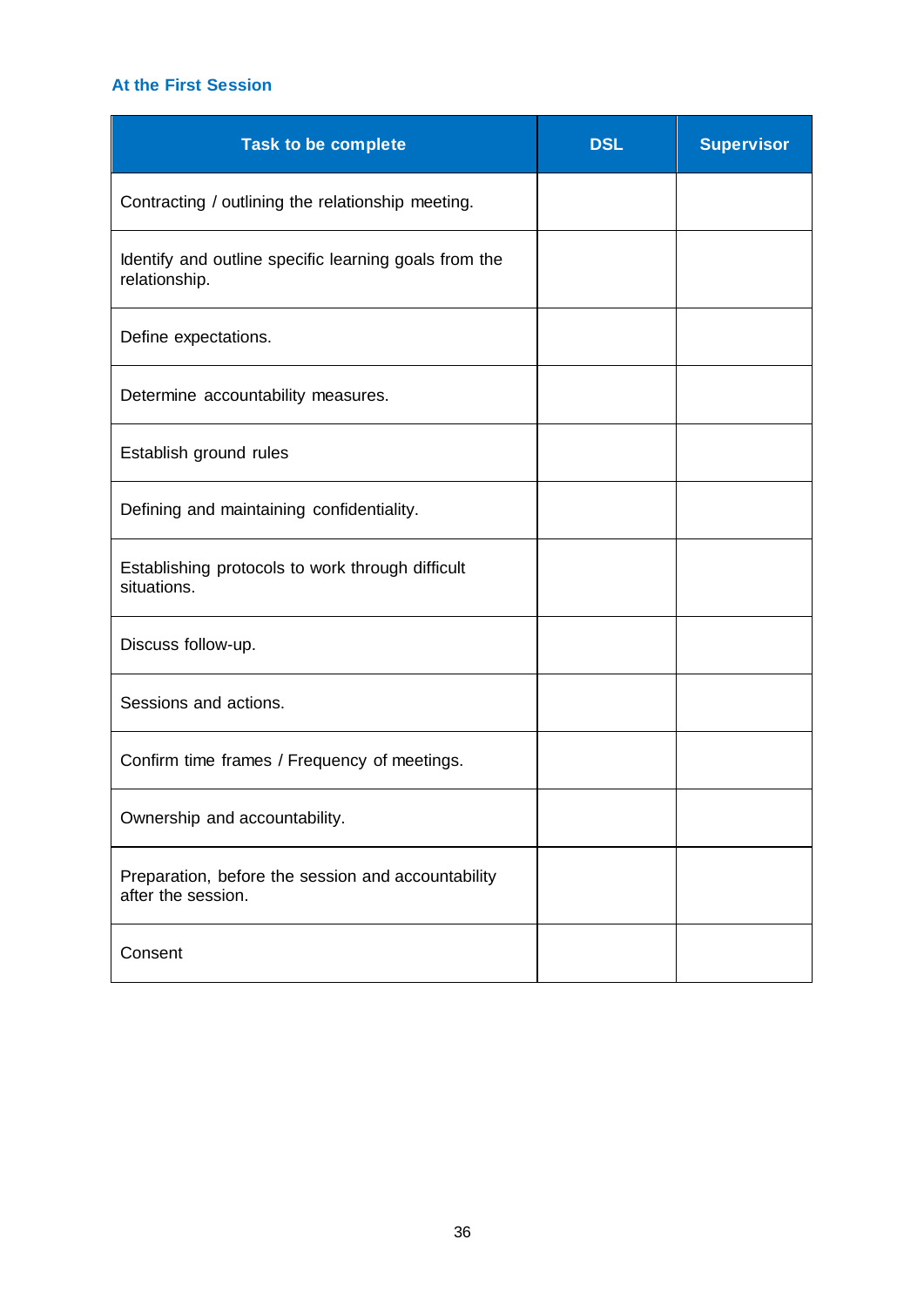## What documents do I need for the sessions?

| <b>Supervisor</b>                                             | <b>DSL</b>                                                        |
|---------------------------------------------------------------|-------------------------------------------------------------------|
| DSL Time Log.                                                 | DSL Preparation Sheet (to be sent before<br>the session).         |
| Supervision Session Framework (to be<br>used in the session). | DSL Session Worksheet (potentially to be<br>used in the session). |
| Supervision Session Framework (to be<br>used in the session). | DSL partnership Evaluation Form.                                  |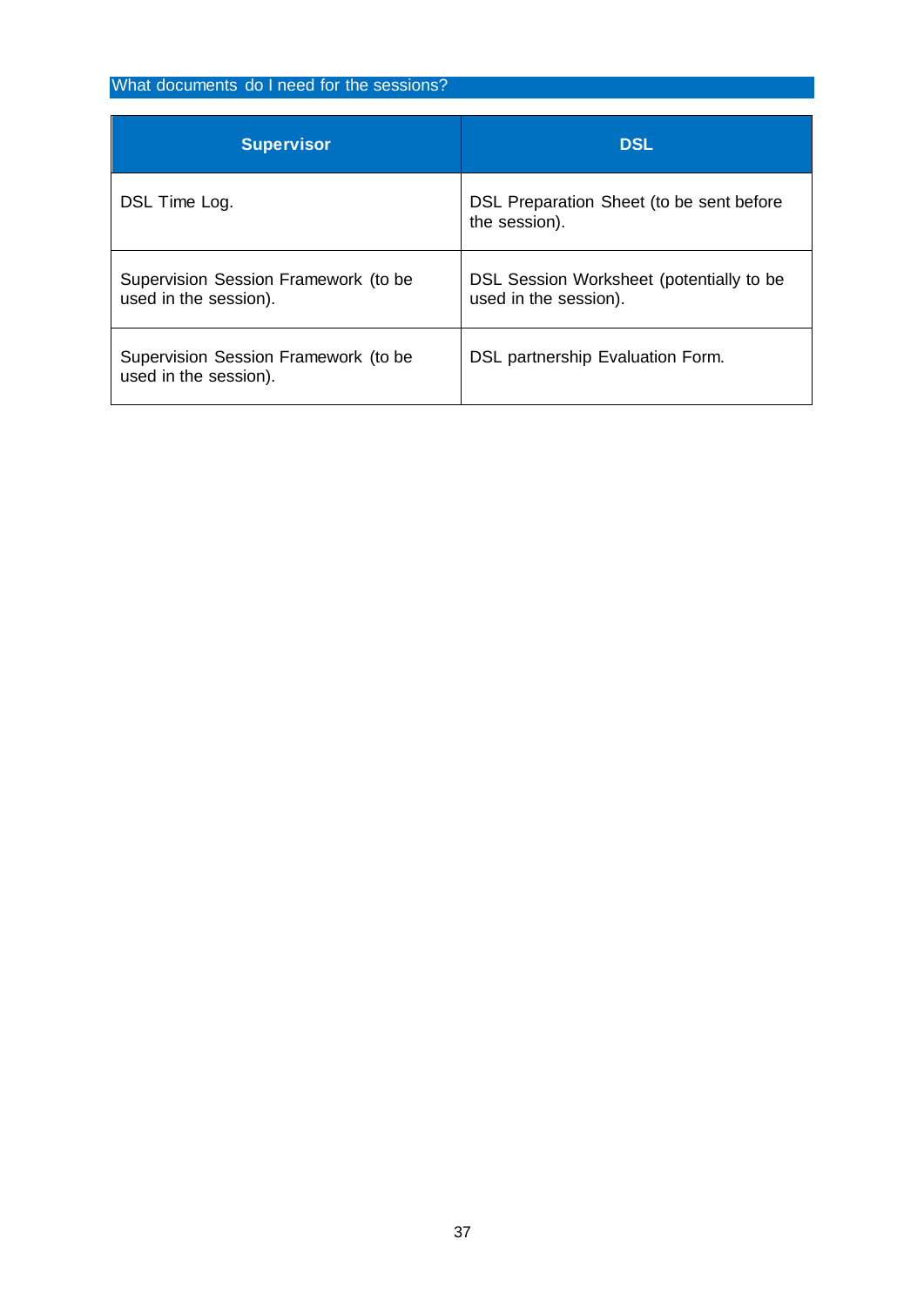## **DSL Preparation Sheet**

| <b>DSL Name:</b>                                                                                               |                       | Date:                                           |
|----------------------------------------------------------------------------------------------------------------|-----------------------|-------------------------------------------------|
| <b>Challenges/Topics I would like to explore in the session</b>                                                |                       |                                                 |
| How to:                                                                                                        |                       |                                                 |
| How to:                                                                                                        |                       |                                                 |
| How to:                                                                                                        |                       |                                                 |
| <b>The Green Zone</b>                                                                                          | <b>The Amber Zone</b> | <b>The Red Zone</b>                             |
| <b>Issues in the Green Zone:</b>                                                                               |                       | <b>Issues in the Red Zone:</b>                  |
|                                                                                                                |                       |                                                 |
| Steps I can take to tackle<br>these issues are:                                                                |                       | Steps I can take to tackle these<br>issues are: |
|                                                                                                                |                       |                                                 |
| Any other thoughts around challenges/topics I would like to explore in the session<br>based on my preparation? |                       |                                                 |
|                                                                                                                |                       |                                                 |
|                                                                                                                |                       |                                                 |
|                                                                                                                |                       |                                                 |
|                                                                                                                |                       |                                                 |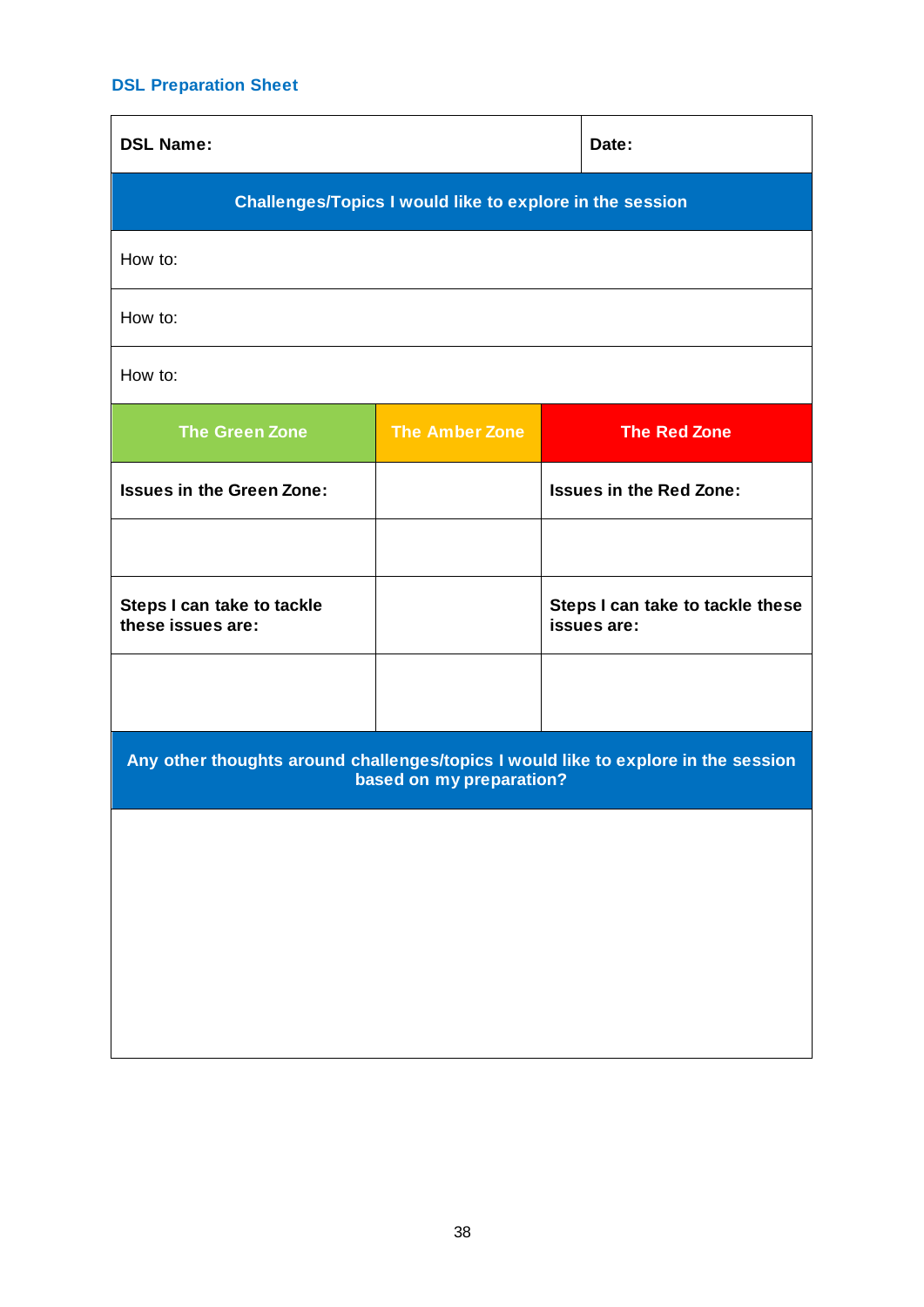## **DSL Session Worksheet**

| <b>DSL Name:</b>                            | Date:                       |
|---------------------------------------------|-----------------------------|
| <b>Supervisor Name:</b>                     | <b>Duration of session:</b> |
| The Challenges / Agenda for the Session:    |                             |
|                                             |                             |
|                                             |                             |
| <b>Actions to take for the next Session</b> |                             |
|                                             |                             |
|                                             |                             |
|                                             |                             |
| <b>Incomplete from previous Session?</b>    |                             |
|                                             |                             |
|                                             |                             |
|                                             |                             |
| Insights during this session                |                             |
|                                             |                             |
|                                             |                             |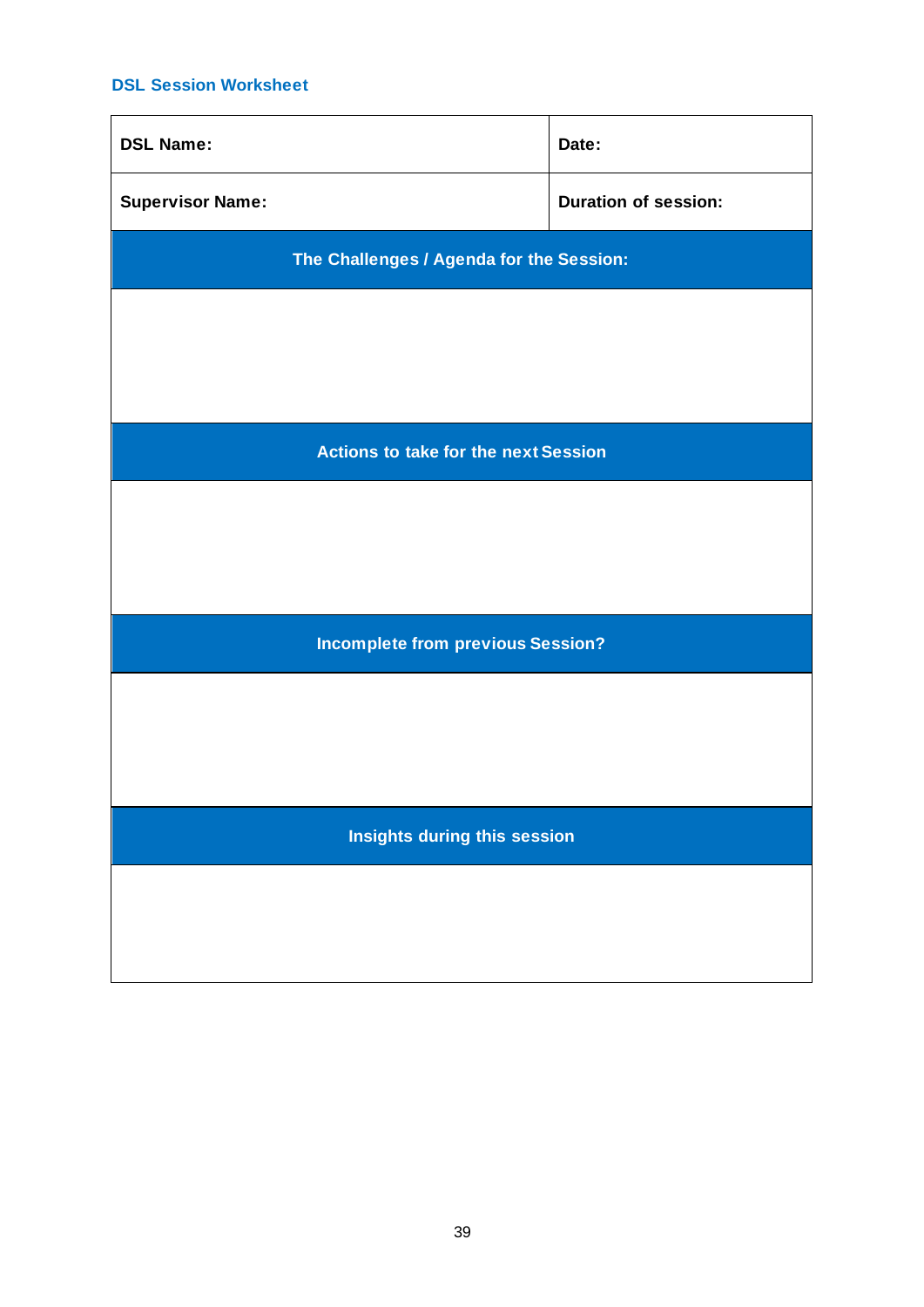## **DSL Time Log**

| <b>Date</b> | <b>Phone / Face</b><br>to Face/Email | Duration<br>(min) | <b>Session</b><br>no. | <b>Comments</b> |
|-------------|--------------------------------------|-------------------|-----------------------|-----------------|
|             |                                      |                   |                       |                 |
|             |                                      |                   |                       |                 |
|             |                                      |                   |                       |                 |
|             |                                      |                   |                       |                 |
|             |                                      |                   |                       |                 |
|             |                                      |                   |                       |                 |
|             |                                      |                   |                       |                 |
|             |                                      |                   |                       |                 |
|             |                                      |                   |                       |                 |
|             |                                      |                   |                       |                 |
|             |                                      |                   |                       |                 |
|             |                                      |                   |                       |                 |
|             |                                      |                   |                       |                 |